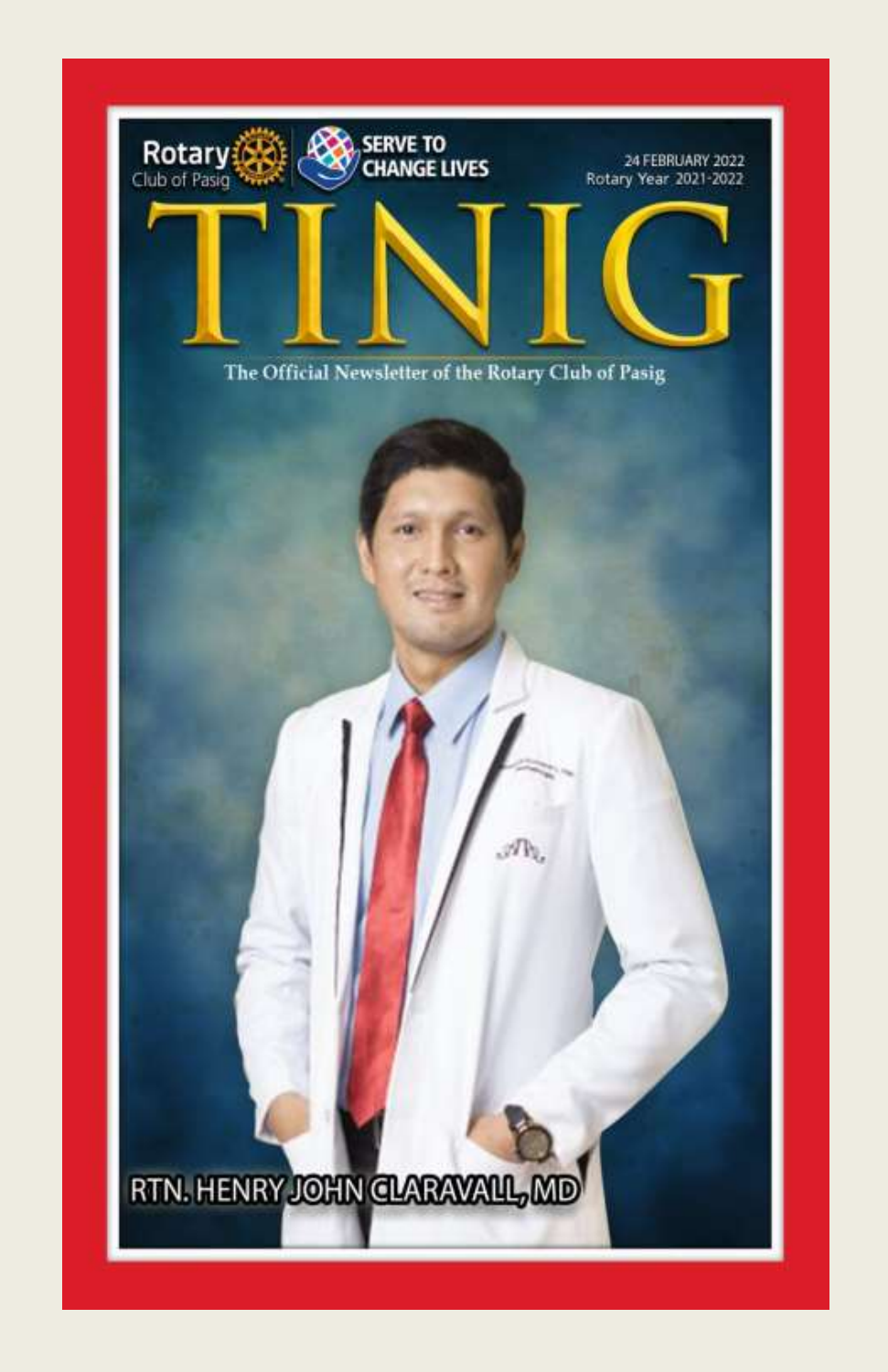



*Tinig Newsletter* February 24, 2022

### **Today's Programme**

**Virtual Meeting via Zoom February 24, 2022, 12:30 P.M Pangkat No. 2 Leader PE Bong Paloma** 

**National Anthem Recorded** 

**FOUR-WAY TEST Rtn. Gene Menor** 

**Introduction of Visiting Rotarians & Guests PP Rhett Ermita** 

**Community Singing** 

**Wise or Otherwise** 

**Fining Moments PP Jun Zafra** 

**Call to Order Pres. Garrick Ang** 

**Invocation Rtn. Sammy Lazo** 

**President's Time Pres. Garrick Ang** 

#### *RTN. HENRY JOHN CLARAVALL CLASSIFICATION TALK*

**Open Forum**

**Adjournment Pres. Garrick Ang** 

**Rtn. Roehl Fontanilla Emcee**  *\*FEBRUARY IS* PEACE AND CONFLICT PREVENTION MONTH*\**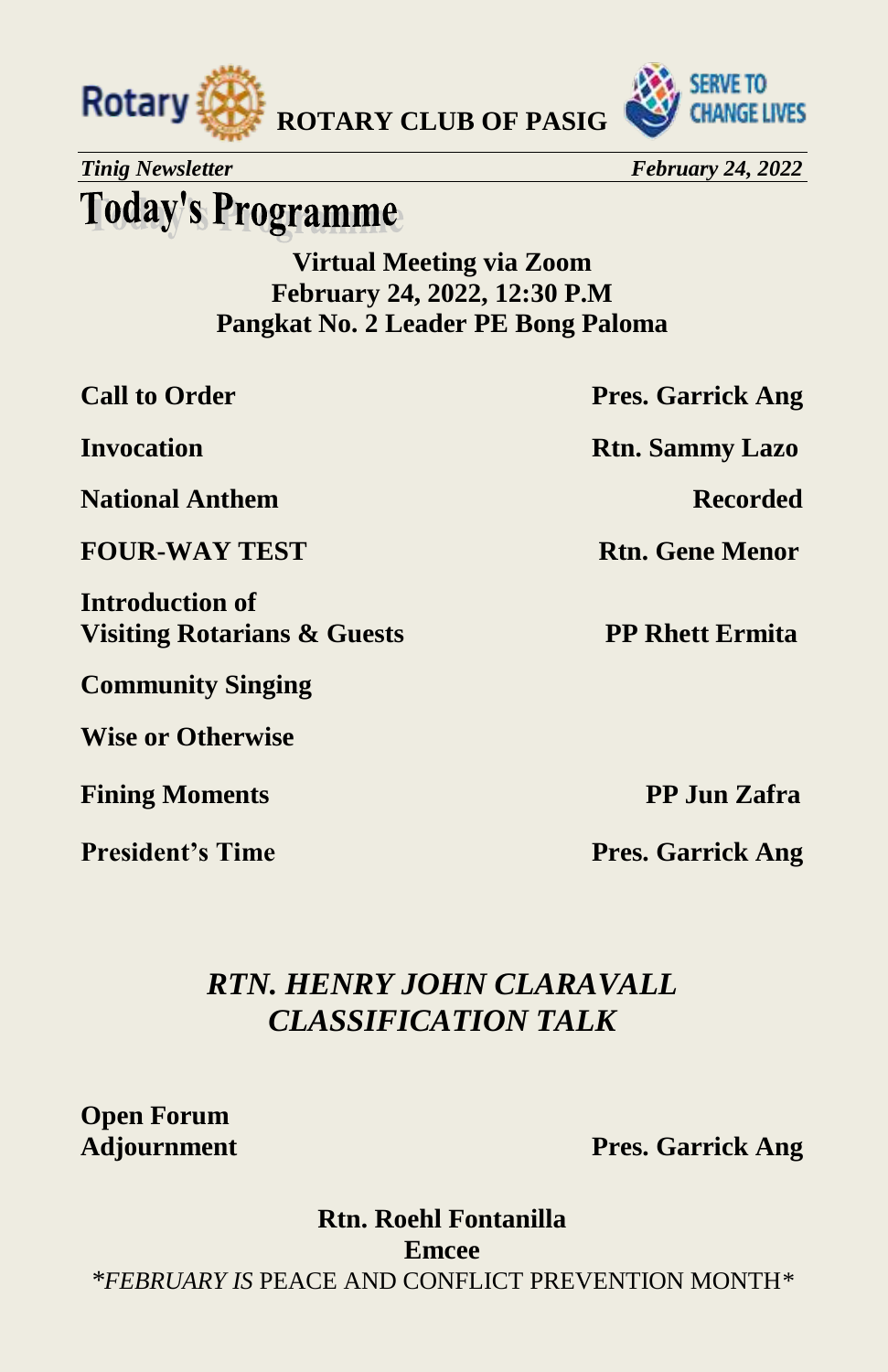



*Tinig Newsletter* February 24, 2022

# Invocation



All powerful and ever-living God, shine with the light of your radiance on a people who live in the shadow of death. Let the dawn from on high break upon us: your Son our Lord Jesus Christ, who lives and reigns with you and the Holy Spirit, God, for ever and ever,

The King The King The King of The King The

**Amen**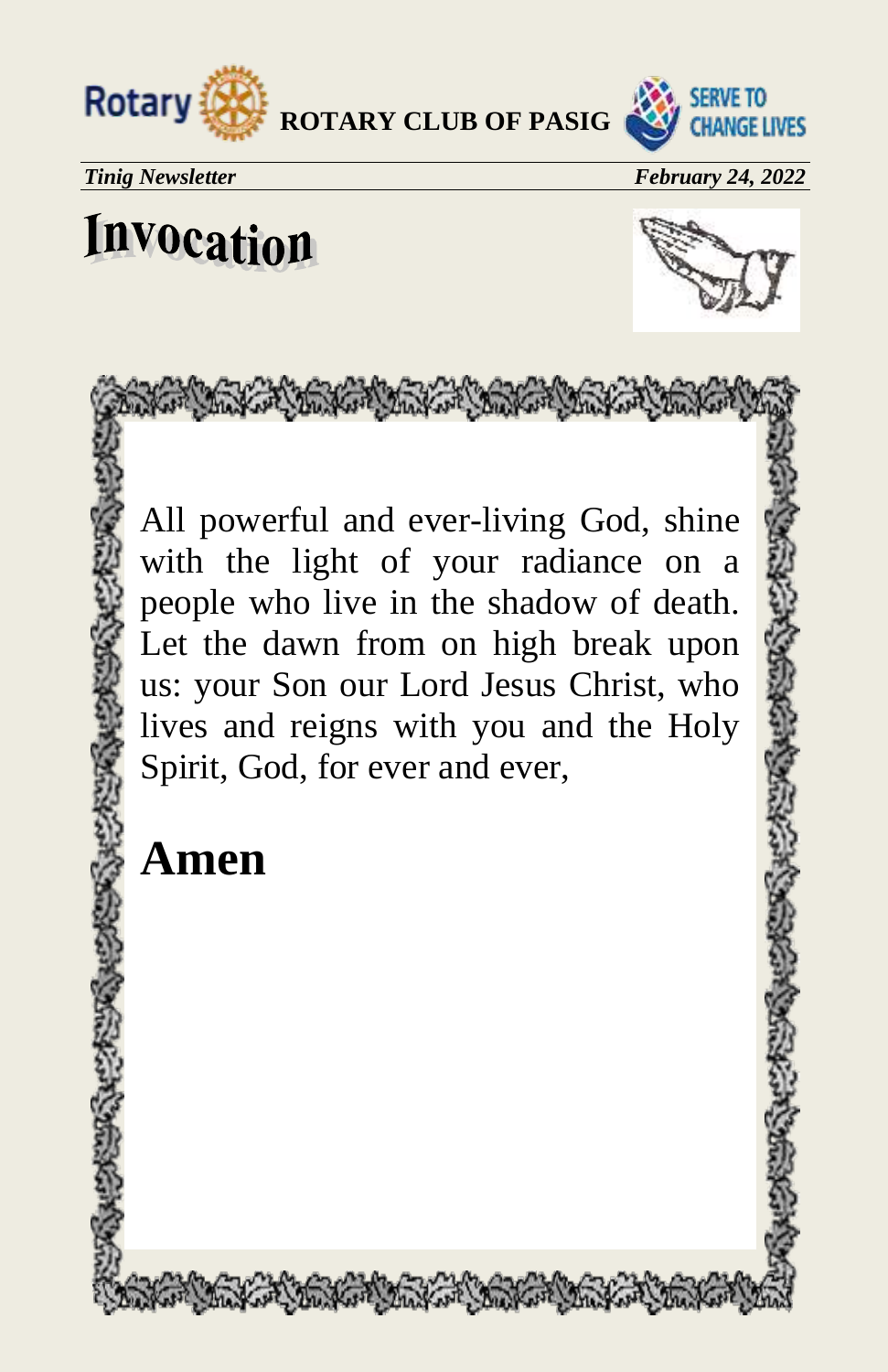

# THE FOUR-WAY TEST

### **of the things we think, say or do:**

- 1. Is it the **TRUTH?**
- 2. Is it **FAIR** to all concerned**?**
- 3. Will it build **GOODWILL** and **BETTER FRIENDSHIPS?**
- 4. Will it be **BENEFICIAL** to all concerned**?**

# **Object of Rotary**

The Object of Rotary is to encourage and foster the ideal of service as a basis of worthy enterprise and, in particular, to encourage and foster:

| First          | development of acquaintance<br>The<br><b>as</b><br>an<br>opportunity for Service;                                                                                                                              |
|----------------|----------------------------------------------------------------------------------------------------------------------------------------------------------------------------------------------------------------|
| Second :       | High Ethical standards in business and professions;<br>the Recognition of the worthiness of all useful<br>occupations; and the dignifying of each Rotarian's<br>occupation as an opportunity to serve society; |
| Third:         | The application of the ideal of service in each<br>Rotarian's personal, business and community life;                                                                                                           |
| <b>Fourth:</b> | The advancement of international understanding,<br>goodwill, and peace through a world fellowship of<br>business and professional persons united in the ideal<br>of service.                                   |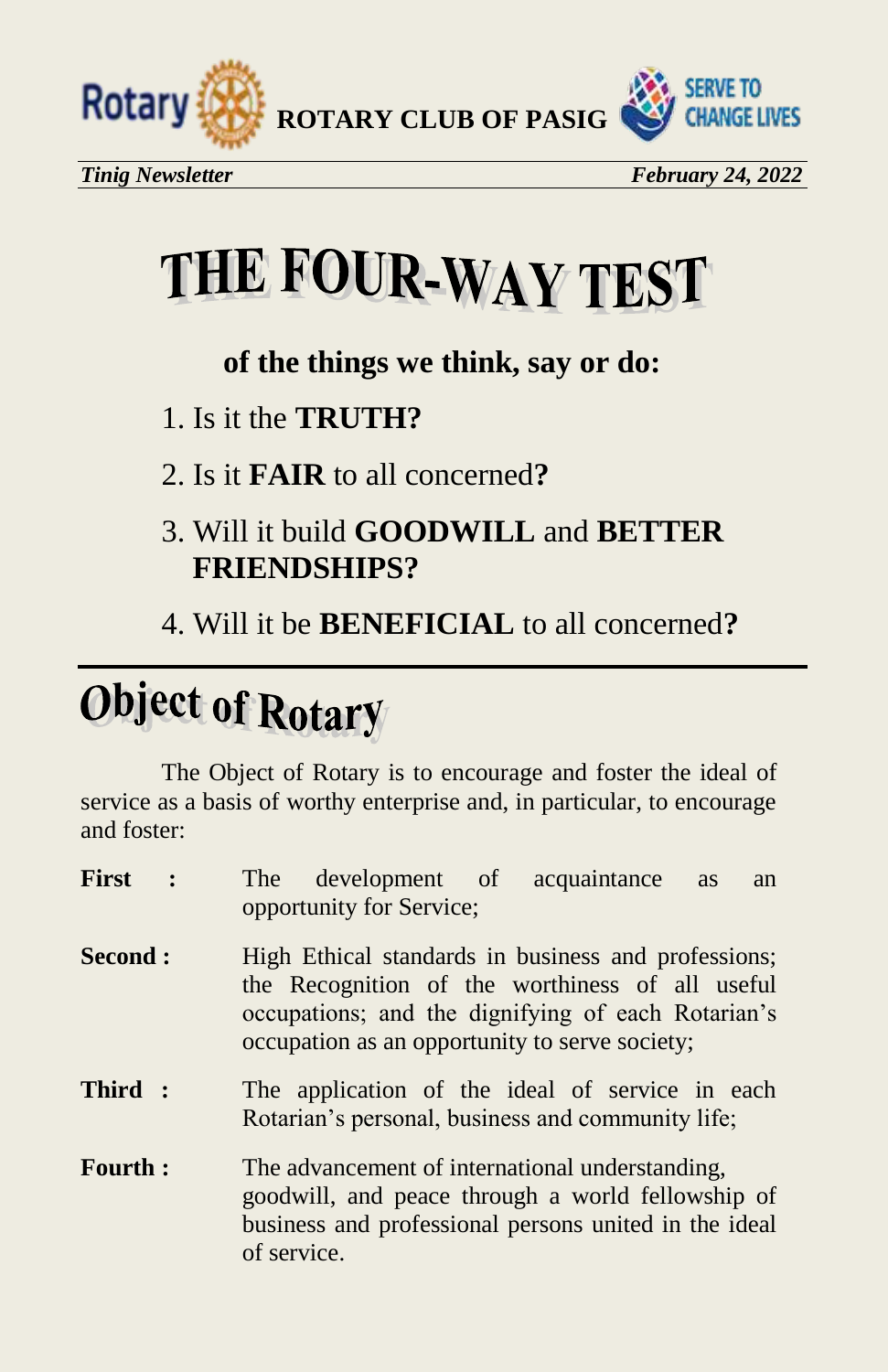



*Tinig Newsletter* February 24, 2022

**Song of the Day** 



### **MEMORY**

*By [Barbra Streisand](https://www.google.com/search?client=avast-a-1&q=Barbra+Streisand&stick=H4sIAAAAAAAAAONgVuLSz9U3ME4zii9KXsQq4JRYlFSUqBBcUpSaWZyYlwIAiYwnMCEAAAA&sa=X&ved=2ahUKEwjt66qgm5f2AhUUad4KHWrMBGkQMXoECBcQAw)* 

Midnight, not a sound from the pavement Has the moon lost her memory? She is smiling alone In the lamplight, the withered leaves collect at my feet And the wind begins to moan

Memory, all alone in the moonlight I can dream of the old days Life was beautiful then I remember the time I knew what happiness was Let the memory live again

Every street lamp seems to beat A fatalistic warning Someone mutters and the street lamp sputters And soon it will be morning

Daylight, I must wait for the sunrise I must think of a new life And I mustn't give in When the dawn comes, tonight will be a memory too And a new day will begin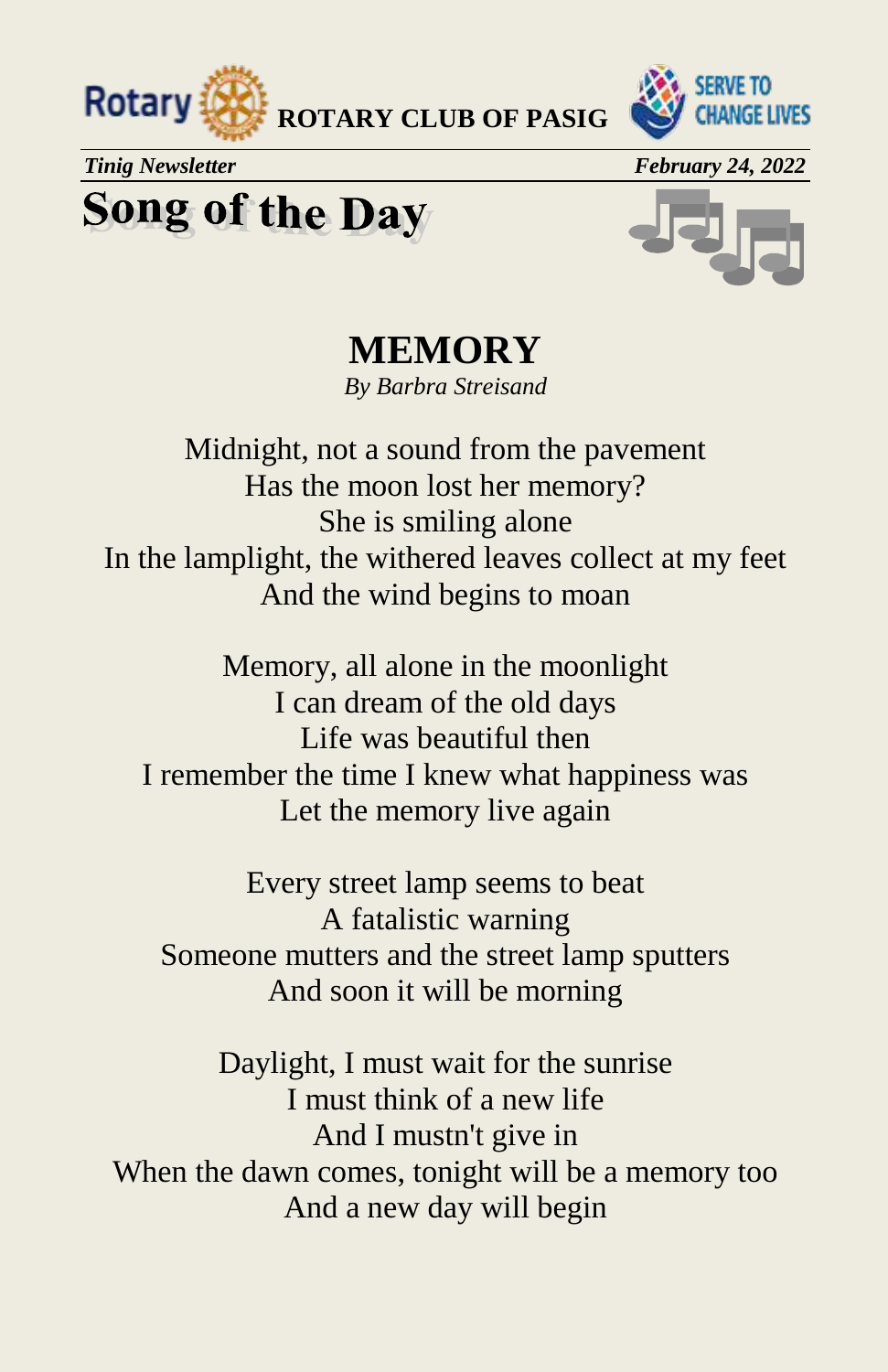



*Tinig Newsletter* February 24, 2022

## **Song of the Day**

*Continuation 1.* 



Burnt out ends of smoky days The stale, cold smell of morning A street lamp dies, another night is over Another day is dawning

Touch me, it's so easy to leave me All alone with the memory Of my days in the sun If you touch me, you'll understand what happiness is Look, a new day has begun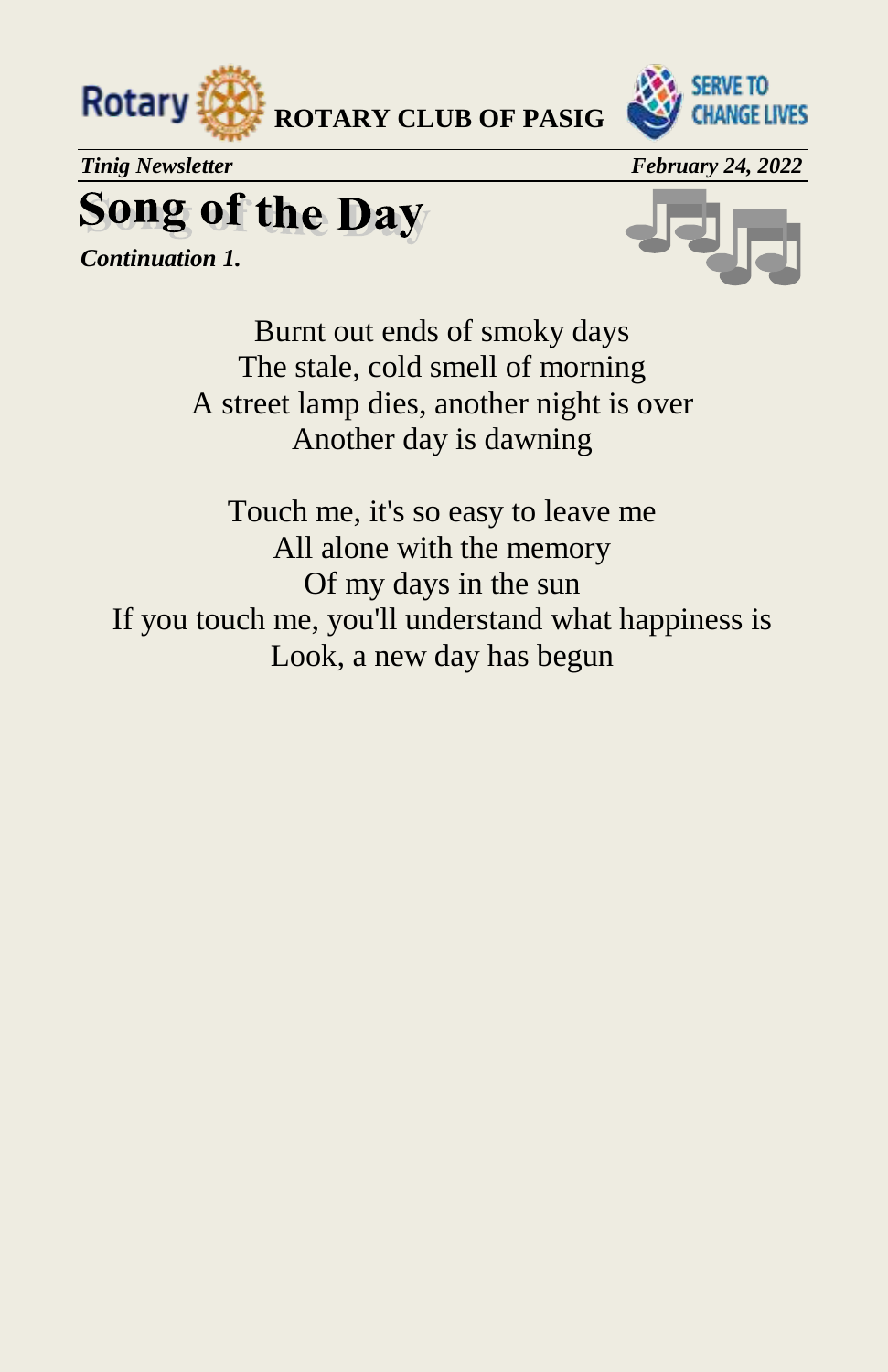



**Tinig Newsletter February 24, 2022** 

## **From the President**

**Pres. Garrick Ang**



Dear Fellow Rotarians and Friends

It is with great sadness that we announce the passing of PP Roy Eduardo "Ed" T. Lucero yesterday February 23, 2022. PP Ed was the Board's Director for Youth in both Life Changing and Transforming Rotary years. He was a friend of the old and new Rotarians. In business, Ed was a Fellow of the Institute of Corporate Directors (ICD), a non-stock, non-profit organization dedicated to the professionalization of Philippine corporate directorship by raising the level of corporate governance policy and practice to world-class standards. PP Ed was also a licensed real estate broker and held key directors in various companies before his passing. We will miss the smiling and ever calming presence of PP Ed. Rest in peace, our friend.

I would like to reiterate again the call of PRID Raffy Garcia that RC Pasig achieves the honor of being a 100% PolioPlus Society club with each member pledging to give \$100 per year until polio is eradicated from the face of the earth.

The next level is to become a 100% Paul Harris Club like we were in Rotary Year 2011-12. Those that are not yet Paul Harris Fellows can take advantage of the Raffy Garcia Challenge by giving \$500 to the Rotary Foundation. PRID Raffy will then match this with 500 recognition points from what he has given. And you will be a Paul Harris Fellow for just \$500.

Please get in touch with PP Jun Zafra or Edgar Manalang for more details.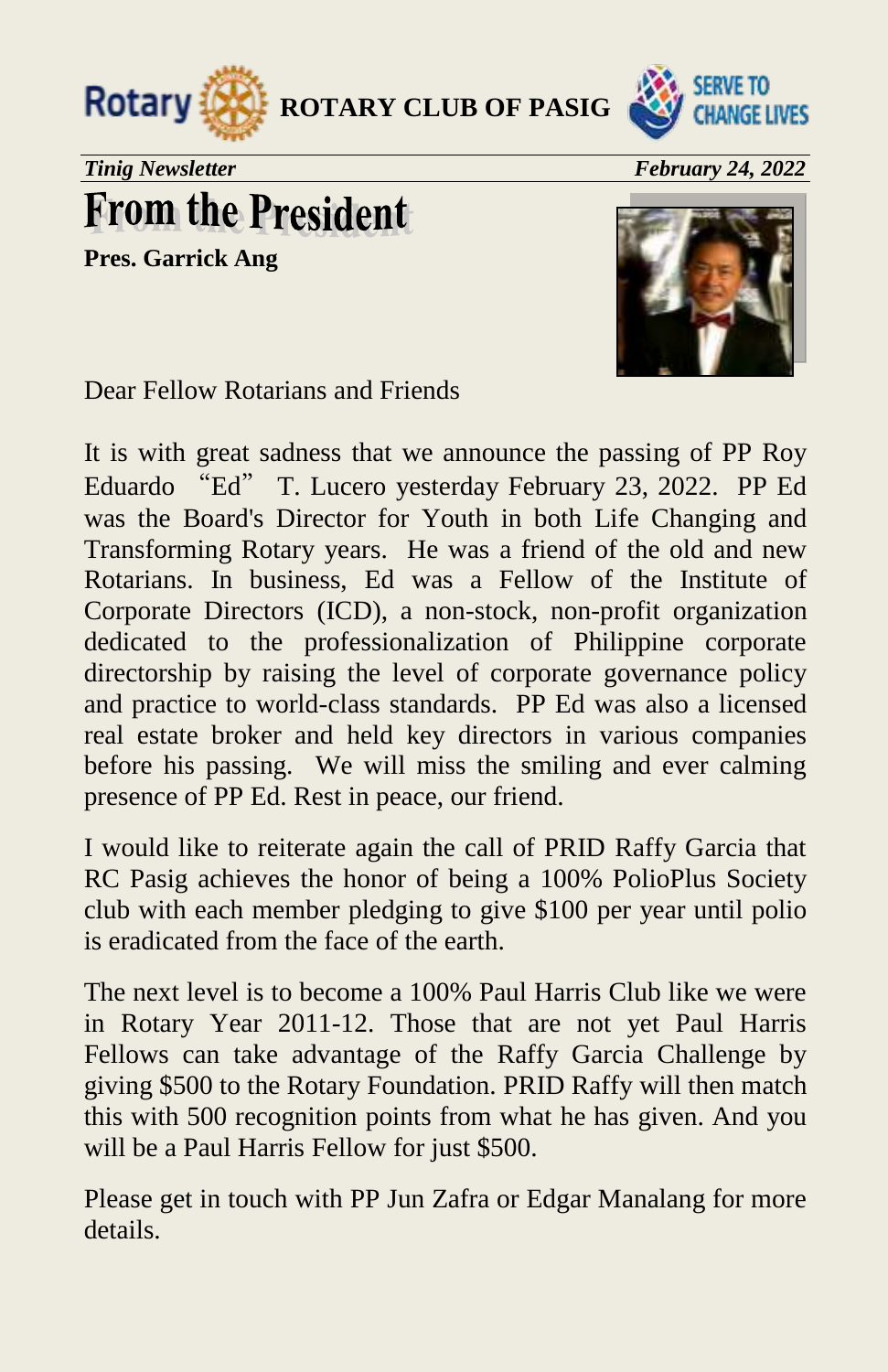



*Tinig Newsletter February 24, 2022* 

## **From the President**

**Pres. Garrick Ang**

*Continuation 1.* 

Again, The Rotary Foundation (TRF) Recognition Night is this coming Sunday, February 27, 2022, at Okada Manila Grand Ballroom. You must register via google sheets shared in our various Viber chat groups.

I like to thank Pangkat 2 for the successful hosting of our February monthly meeting and look forward to Pangkat 3 (Tres), the best next month.

Let us all greet our birthday celebrant today, Rotarian Bernardo Boba" R. Bobadilla. Keep safe and stay healthy fellow Rotarians as we move to Alert Level 1 in March.

Thank you. Garrick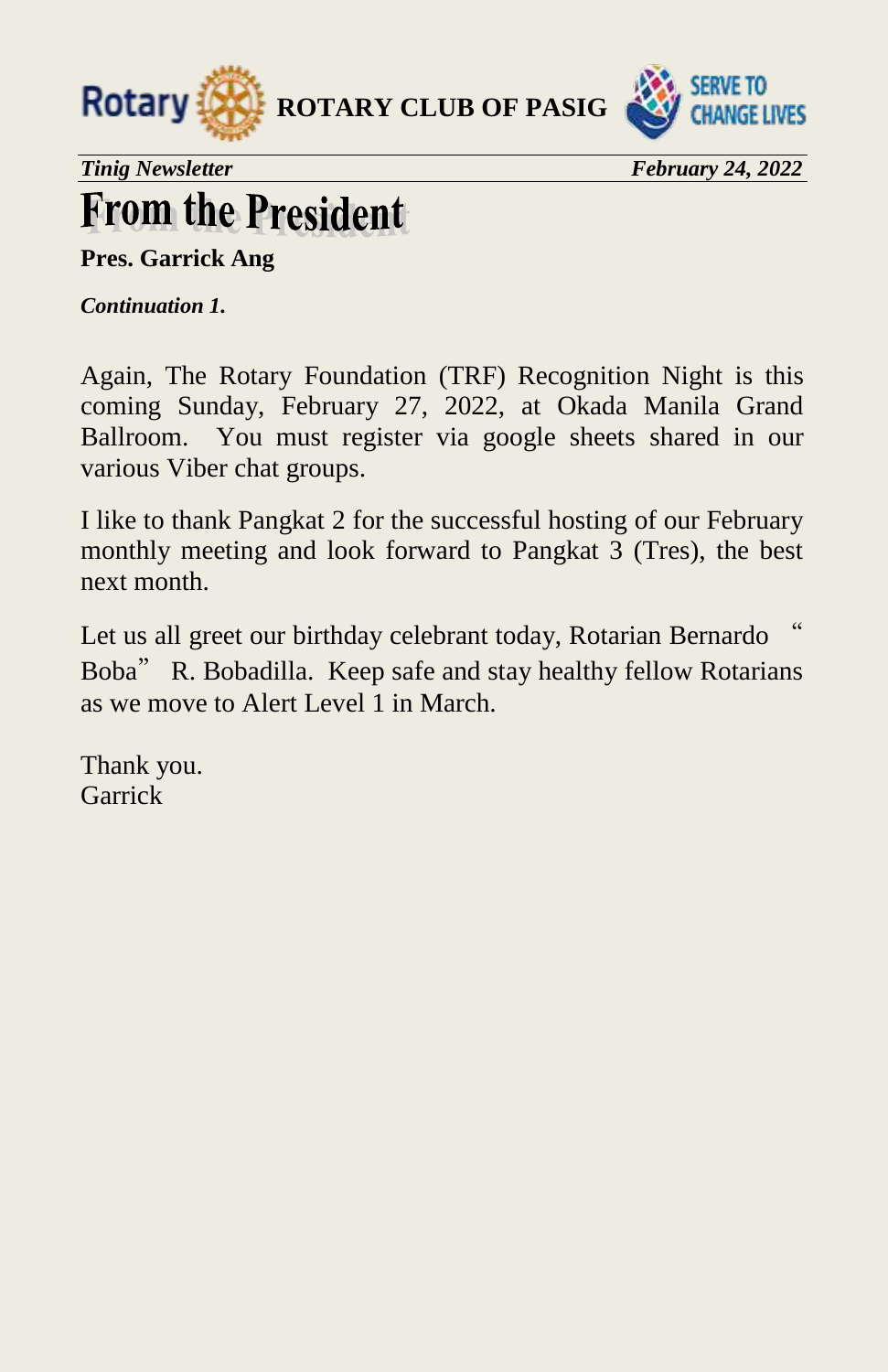



*Tinig Newsletter* February 24, 2022

### **Rotary Notes PP Benny P. De Guzman**



This pandemic and lack of physical contacts with our members makes writing this column tough. Bossman Peter wanted this column earlier pa. Luckily, the Noblemen of Pasig, though many are not allowed to be reproduced here as not all of you have the blanket authority like PP Rel, baka censored away lang.

There was a nice topic though before my deadline on the huge multi-billion dollars of pharmaceuticals are uselessly thrown away or destroyed as their expiry dates have expired. Not with analgesics and vitamins and some plant-based pharmaceuticals. However, for antibiotics, it is better to observe the expiry dates. The expiry date I believe, was not made by pharmaceutical companies to get bigger profits but required by the governments to protect their citizenry from reactions. Sometimes, small percentages are lost but minimal as for vitamins. Anyway, there are excesses in vitamins that are not used but excreted out. It is not dangerous to use expired drugs then as you will not expire in the process except on antibiotics.

If you are experiencing gas pains due to escalating fuel prices, please pray that the tension in the Ukraine will not escalate into a short term war. Rtn Flor whose international expertise on nuclear warheads is commendable, fears the many arsenals in Ukraine will endanger the safety of the world and the prices of fuel will be uncontrollable. Putin who controls most the earth's area and has the strongest army in the world is dangerously keeping his stand.

News black out? I was watching TV but late by a few seconds Friday last week when a small red car was gutted by fire at Edsa when it rammed the concrete barriers of MMDA early that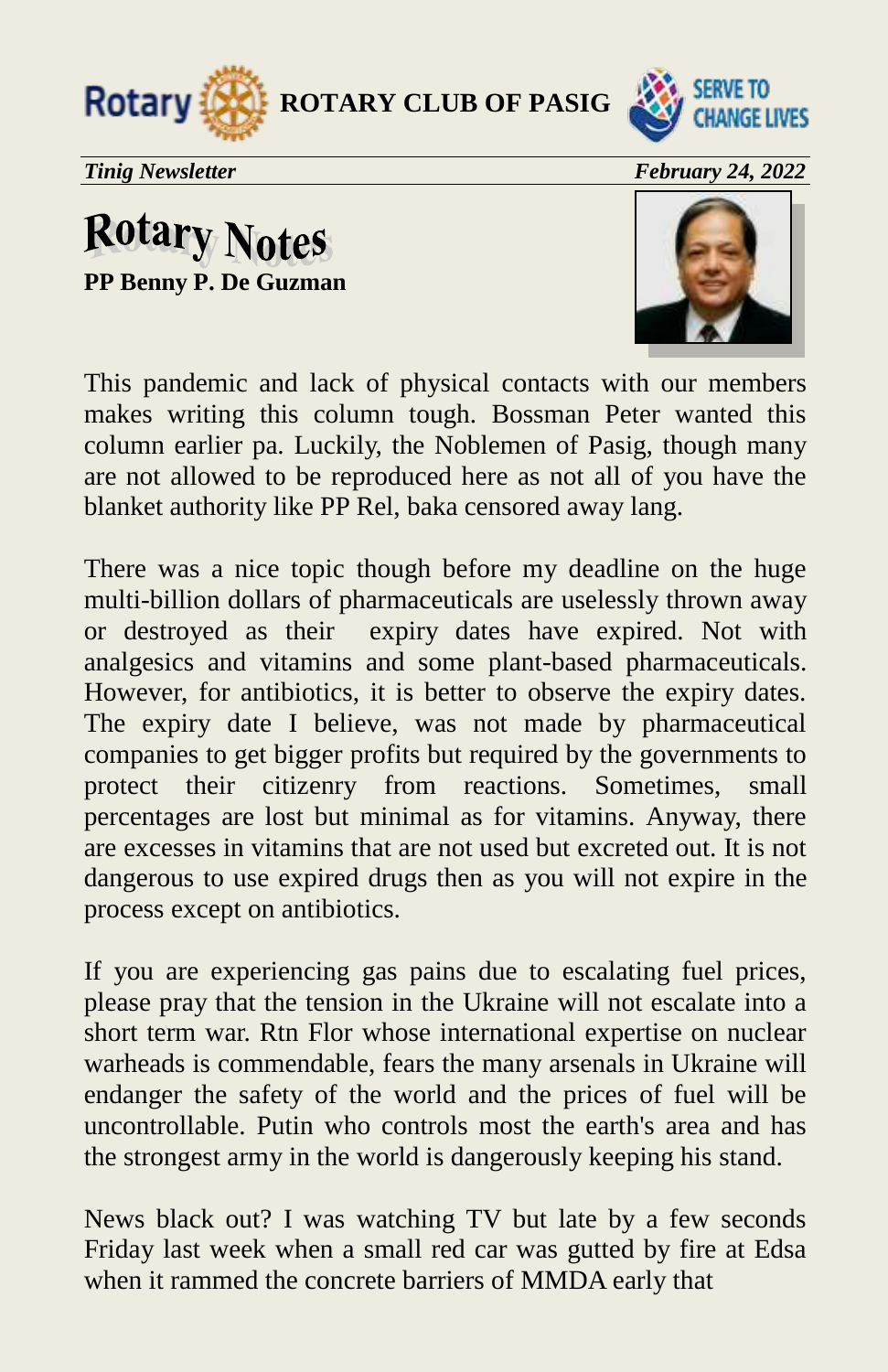



*Tinig Newsletter* February 24, 2022

**Rotary Notes PP Benny P. De Guzman** 

*Continuation 1.* 

morning. Three of the four occupants died in the wrecked car while one was saved with burns. TV had the news in the but none appeared in the evening news. I asked PGA to ask our Col Gene to get info from the PAF. I also got the number of the member general-to-be Gene how the survivor is faring. No answer. Isn't this a human interest story? New black out, airman cannot die in car crashes only in car crashes. I hope the fourth one is by now fully recovered.

Charter membership for all of our members for the PolioPlus Society by annually giving US\$100 now. You may give the dollars or P5,100 to Edgar. Will it not be nice if we are 100% charter member? As Pasig Rotarians, we don't need the Raffy Garcia Challenge for this one. Barya. Even our priest members have already given.

And the Raffy Garcia Challenge of just paying US\$500 to become a Paul Harris Fellow. And enjoy the fellowship in the TRF Banquet. I am waiving my free dinner as I paid my Paul Harris membership 39 years ago.

PP Ed gave up his brilliant fight. On  $23<sup>rd</sup>$  February at The Medical City he gave his last breath. May his soul rest in peace. Another equally active PP of a nearby club has been in hemodialysis due to complications of the kidneys and Covid-19 and he is not in good shape. Let us all thank Good Lord for the health that we are now enjoying. For PP Ed to enter His Kingdom and for the other unnamed PP to keep up the battle.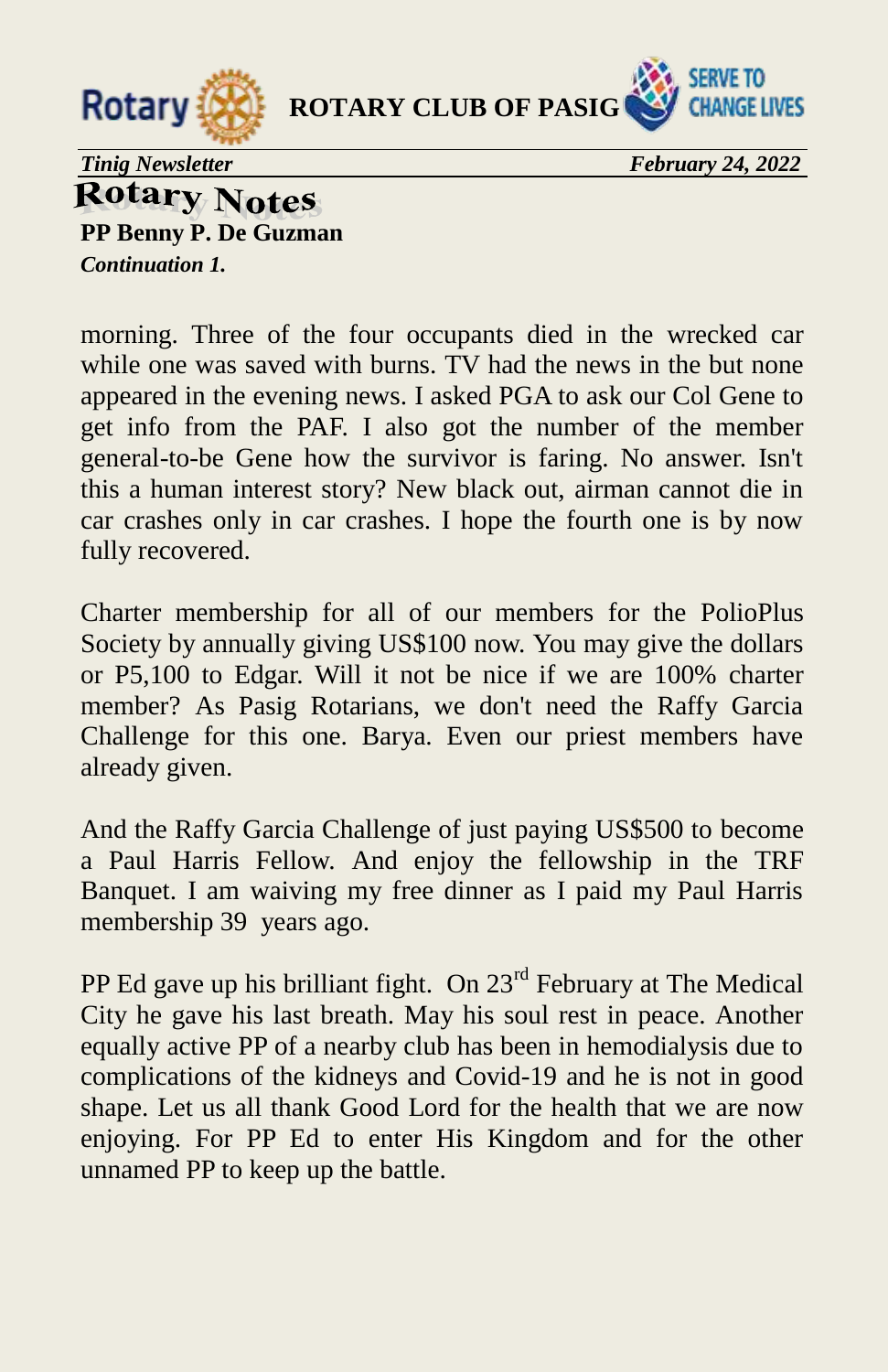



*Tinig Newsletter February 24, 2022* 





#### **ROTARY STATEMENT ON WILD POLIO CASE IN MALAWI**

As a result of ongoing disease surveillance, the Global Polio Eradication Initiative (GPEI) has confirmed a case of type 1 wild poliovirus (WPV1) in a child suffering from paralysis in Malawi. Analysis has shown the virus is genetically linked to WPV1 that had circulated in Pakistan's Sindh province.

The GPEI is supporting health authorities in Malawi to conduct a thorough assessment of the situation and begin urgent immunization activities to mitigate any risk of spread. Environmental surveillance measures are also being expanded in Malawi and neighboring countries to detect any other potential cases.

Detection of WPV1 outside the world's two remaining endemic countries of Pakistan and Afghanistan is a serious concern and underscores the importance of prioritizing polio immunization activities in countries such as Malawi to prevent future instances of importation. Rotary has continued strong financial support to Africa since the most recent previous case in Nigeria. During the last two years, 54% of the Rotary PolioPlus budget has supported disease surveillance, outbreak response, the purchase of vaccines and operational expenses throughout Africa.

While the news from Malawi is disappointing, the polio program has seen importations from endemic countries to regions that have been certified wild polio-free in the past, and has moved quickly to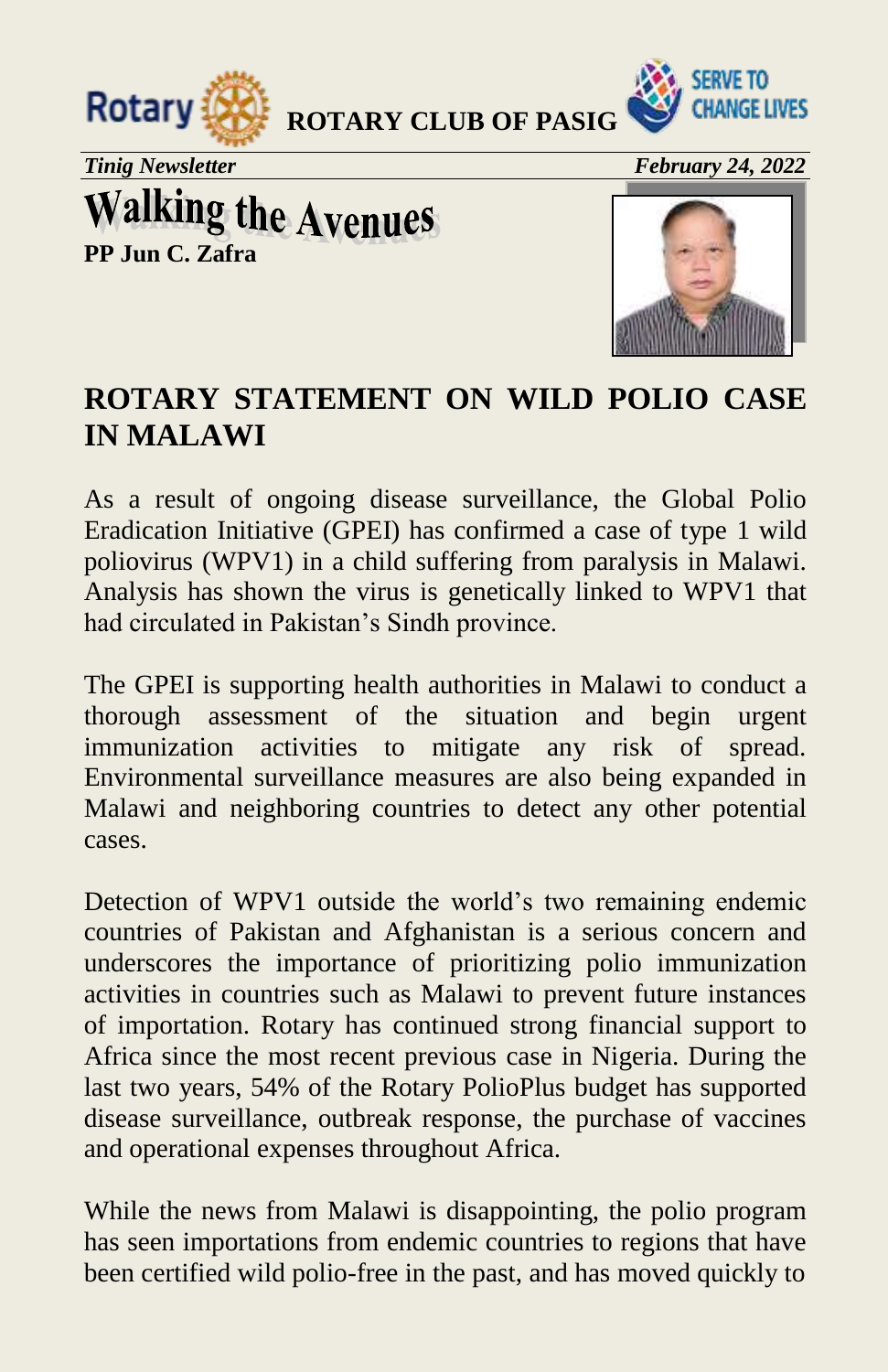



**Tinig Newsletter February 24, 2022** 

# **Walking the Avenues**<br>PP Jun C. Zafra

#### *Continuation 1.*

successfully stop transmission of the virus in these areas. As an imported case from Pakistan, this detection of WPV in Malawi does not affect the WHO African region's wild polio-free certification status.

In the more than three decades since Rotary launched its PolioPlus program and formed the GPEI, we have repeatedly stressed that polio anywhere is a threat to children everywhere. The case in Malawi imported from Pakistan underscores the importance of that statement. Now is the time for all parties – Rotary members, communities, government leaders, and global partners – to recommit to ending all forms of polio for good. As Rotary members, it is critical that we ramp up our efforts to raise awareness for the importance of reaching all children with polio vaccines, and continue raising the funds necessary to carry out critical eradication activities to protect vulnerable children and prevent further outbreaks.

Donate now at [endpolio.org/donate](https://endpolio.org/donate)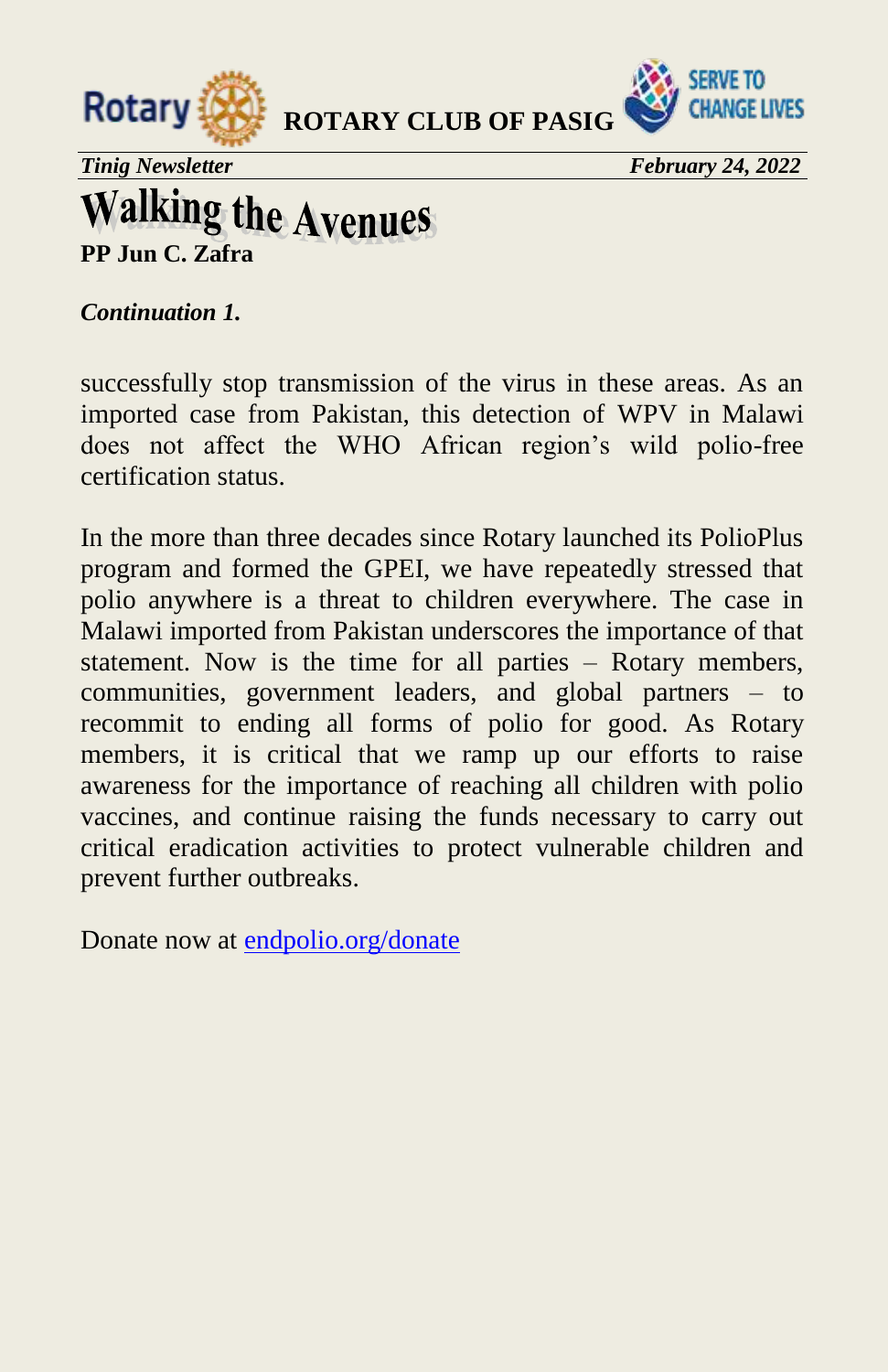



### **Tinig Newsletter February 24, 2022**

# **Classification Talk**



#### **RTN. HENRY JOHN CLARAVALL, MD, FPSOHNS, FPCS**

Highly respected and talented healthcare professional with more than 18 years of medical and academic experience. Extensive backg[round in medicine and s](mailto:henryclaravallmd@yahoo.com)urgery. He is expert in reconstructive, functional, and revision rhinoplasty. He understands the nose from inside to outside being able to create an attractive nose without sacrificing function of breathing and smelling. Being a diplomate and fellow of Philippine Society Otorhinolaryngology and Philippine Academy of Aesthetic Surgery, he has extensive comprehension of the anatomy and physiology of the face and neck which makes him highly proficient in the field of Facial Plastic Surgery

#### **Educational Background**

**Tertiary:** UNIVERSITY OF SANTO TOMAS Espana, Manila SY 1996 – 2000 Degree in Medicine and Surgery

> UNIVERSITY OF SANTO TOMAS España, Manila SY1992-March 1996 Bachelor of Science Medical Technology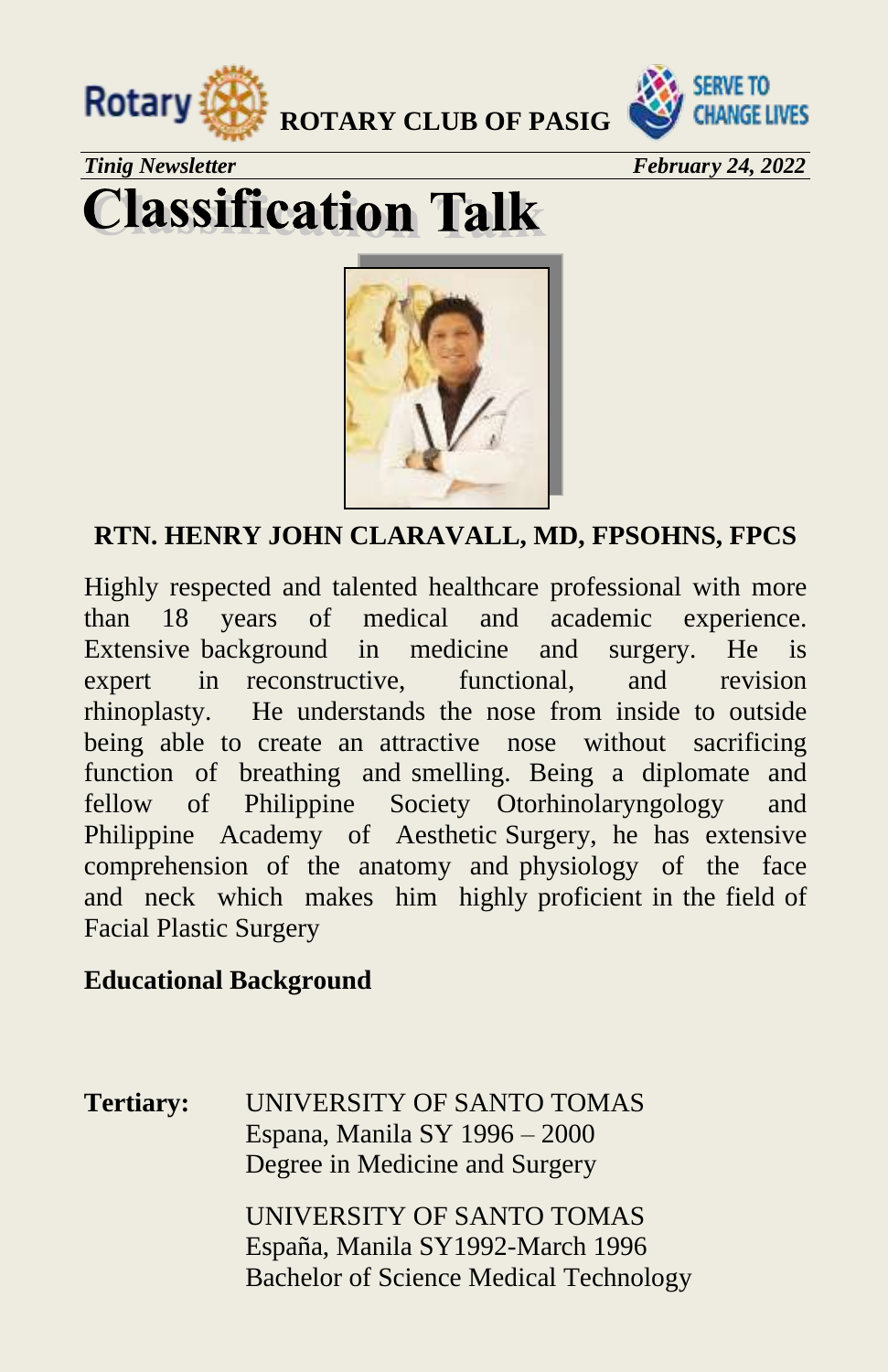



**Tinig Newsletter February 24, 2022** 

### **Classification Talk**

#### *Continuation 1.*

#### **Secondary:** PASIG CATHOLIC COLLEGE Pasig, City SY1988-1992

- **Trainings Attended Fellowship in Rhinoplasty and Facial Plastic Surgery** Cosmetic Surgery Institute under the leadership of Dr. Dong Hak Jung Seoul, South Korea January 2008 to July 2008
- **Fellowship in Rhinoplasty and Facial Plastic Surgery** Facial Aesthetic Core of ENT Surgeons under the leadership of Dr. Eduardo Yap Philippines August 2006 to January 2007
- **Residency Training in Otorhinolaryngology- Head and Neck Surgery** University of Santo Tomas Hospital Espana, Manila January 2002 to December 2005 Chief Resident
- **Post Graduate Internship** Veteran Memorial Medical Center North ave, Quezon, City May 2000 to April 2001
- **Medical Clerkship** University of Santo Tomas Hospital – with outside rotation at Fabella Hospital (Obstetrics), St. Martin de Porres (Community Medicine), PNP Crime Lab (Legal Medicine) May 1999 to April 2000
- **Medical Technology Internship** Rizal Medical Center Pasig, City May 1995 to November 1995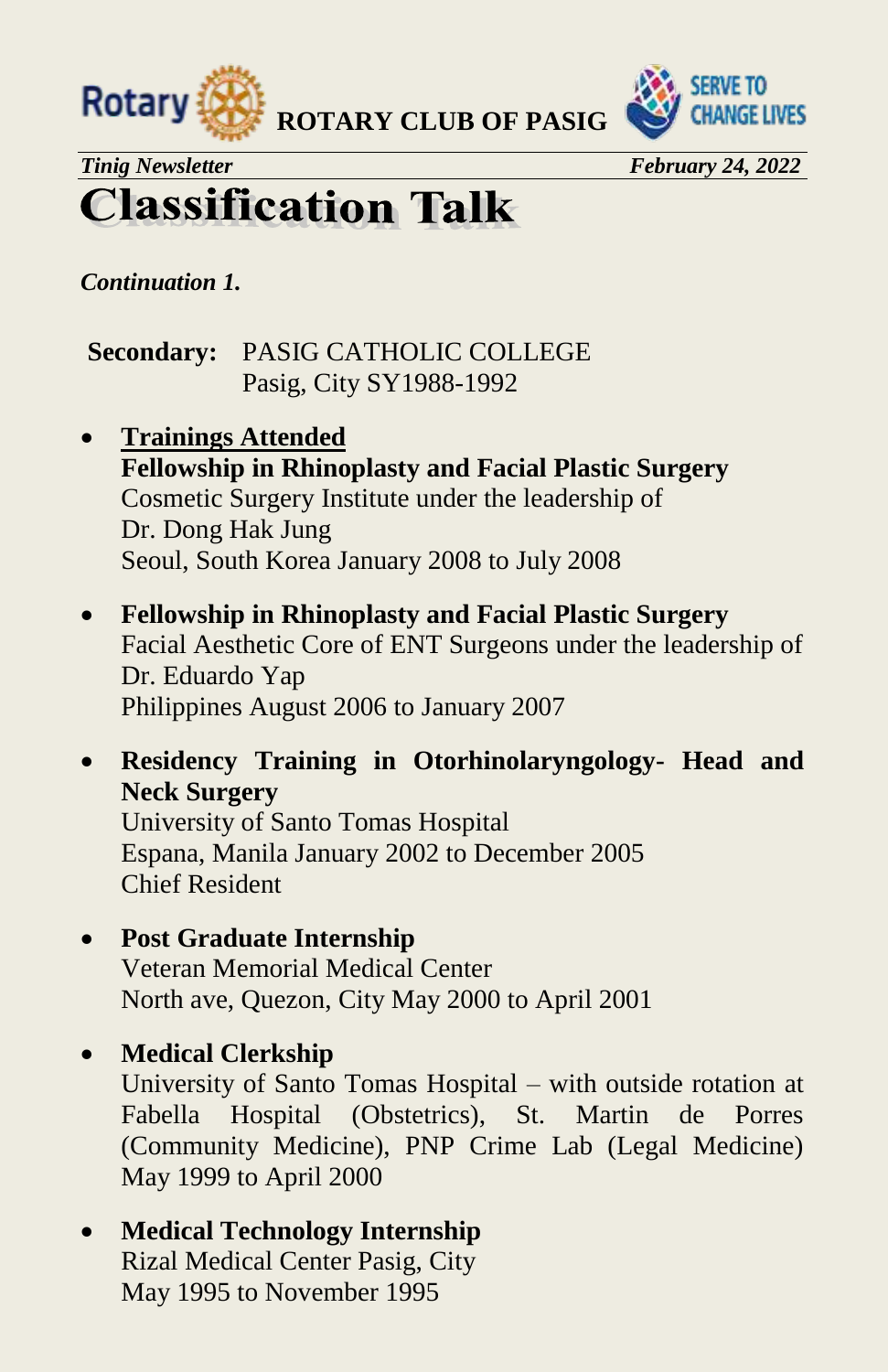



**Tinig Newsletter February 24, 2022** 

### **Classification Talk**

#### *Continuation 2.*

 Medical Technology Internship – Blood Bank and Clinical Division University of Santo Tomas Hospital Laboratory November 1995 to April 1996

#### **Current Positions**

- Consultant/Medical Staff University of Santo Tomas Hospital Department of Otorhinolaryngology Section of Facial Plastic Surgery
- Consultant/Medical Staff The Medical City Department of Otorhinolaryngology Section of Facial Plastic Surgery
- Consultant/Medical Staff St. Luke's Medical Center Global City Department of Otorhinolaryngology Section of Facial Plastic Surgery
- Vice President Philippine Academy of Facial Plastic and Reconstructive Surgery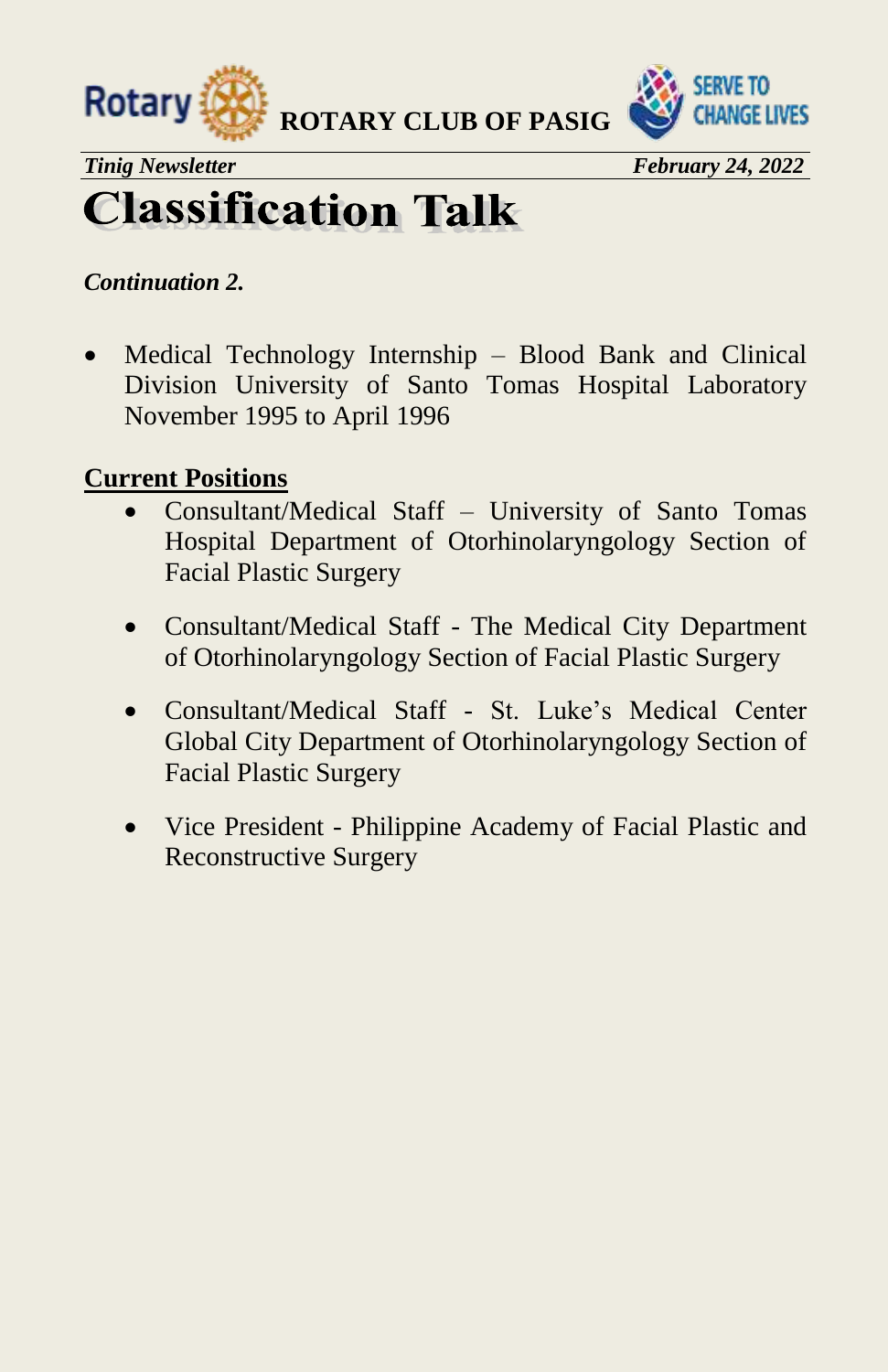



**Tinig Tidbits** 

**By: PP Peter M. Javier** 



#### **SOME MILESTONES IN RI'S EARLY YEARS**

After February 23, 1905 the other milestones in RI's early years were:

- **1907 -** The first community project was the installation of "Public Comfort Stations" in the City Hall of Chicago, Illinois.
- **1908 -** The 2nd club was organized in San Francisco, California.
- **1910 -** The first Rotary Convention was held in Chicago, Illinois. There were 16 clubs.
	- The motto "He Profits Most Who Serves Best" was first used. The phrase, "Service Above Self" was introduced and the two were united to form the motto, "Service Above Self - He Profits Most Who Serves Best".
	- $\triangleright$  The first Rotary club outside the USA was organized in Winnepeg, Ontario, Canada.
- **1911** Rotary crossed the Atlantic when a club was organized in Dublin, Ireland.
- **1915 -** Rotary crossed the Pacific when a club was organized in Honolulu, Hawaii.
- **1916 -** Rotary became bi-lingual when the first club was organized in Havana, Cuba, a Spanish-speaking country.
- **1917 -** The Endowment Fund, forerunner of The Rotary Foundation was established.

*Tinig Newsletter* February 24, 2022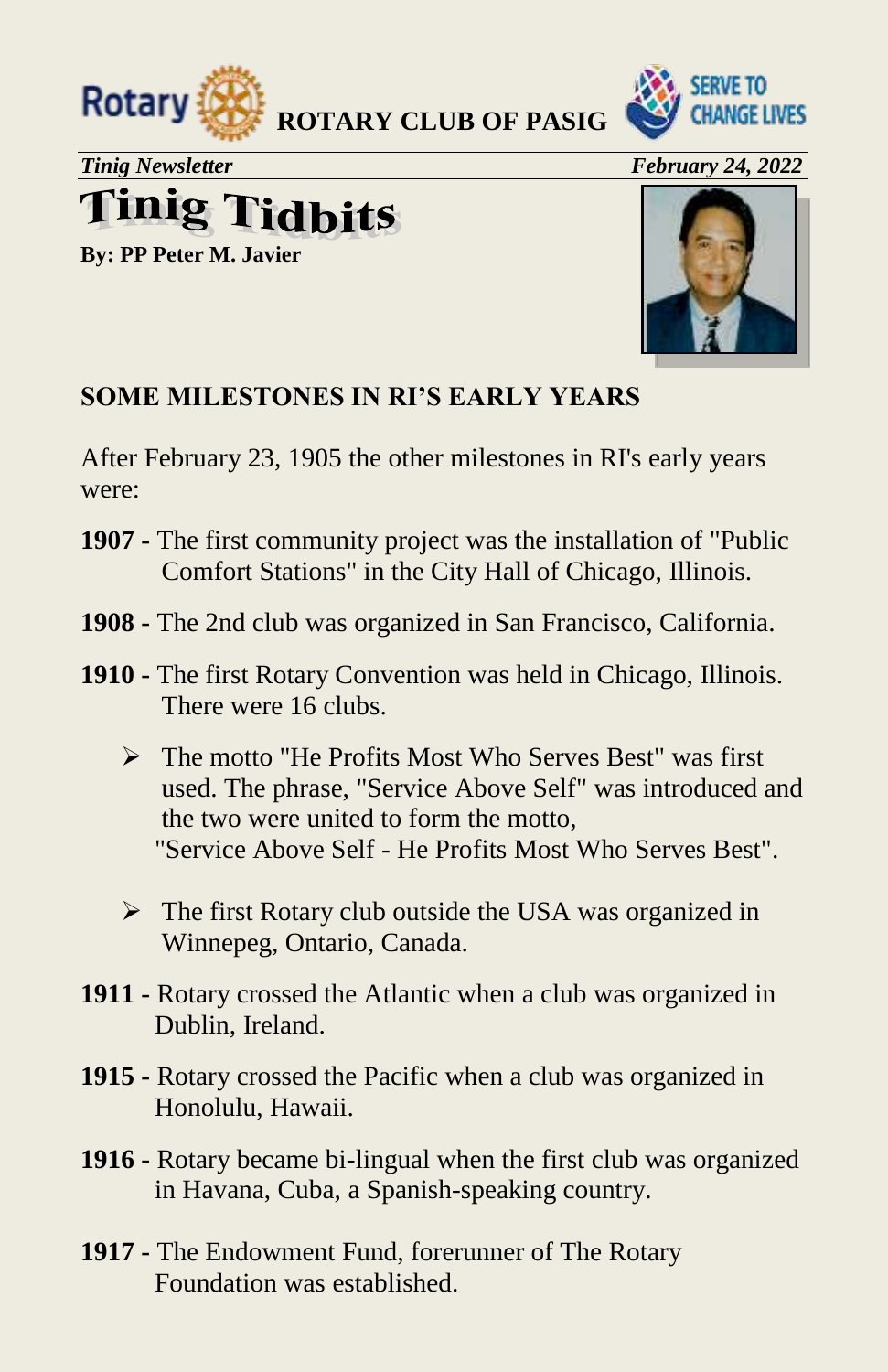



*Tinig Newsletter* February 24, 2022

## **finig Tidbits**

**By: PP Peter M. Javier** 

*Continuation 1.* 

- **1919 -** Rotary extended to the Far East when the Rotary Club of Manila was organized.
	- $\triangleright$  Rotary extended to Central America when the Rotary Club of Panama City in Panama was organized.
- **1920 -** Rotary extended to Continental Europe when the Rotary Club of Madrid, Spain was organized.
- **1921 -** Rotary extended to Australasia when the Rotary Club of Melbourne, Australia was organized.
	- $\triangleright$  The 12th Rotary Convention was held in Edinburgh, Scotland, the first outside the USA.
- **1922 -** The name of the association was changed to Rotary International from the International Association of Rotary Clubs.
- **1924 -** The geared-wheel with 6 spokes and 24 cogs with a keyway was adopted as the official emblem.
- **1933 -** The Four-Way Test adopted by Herbert J. Taylor was introduced.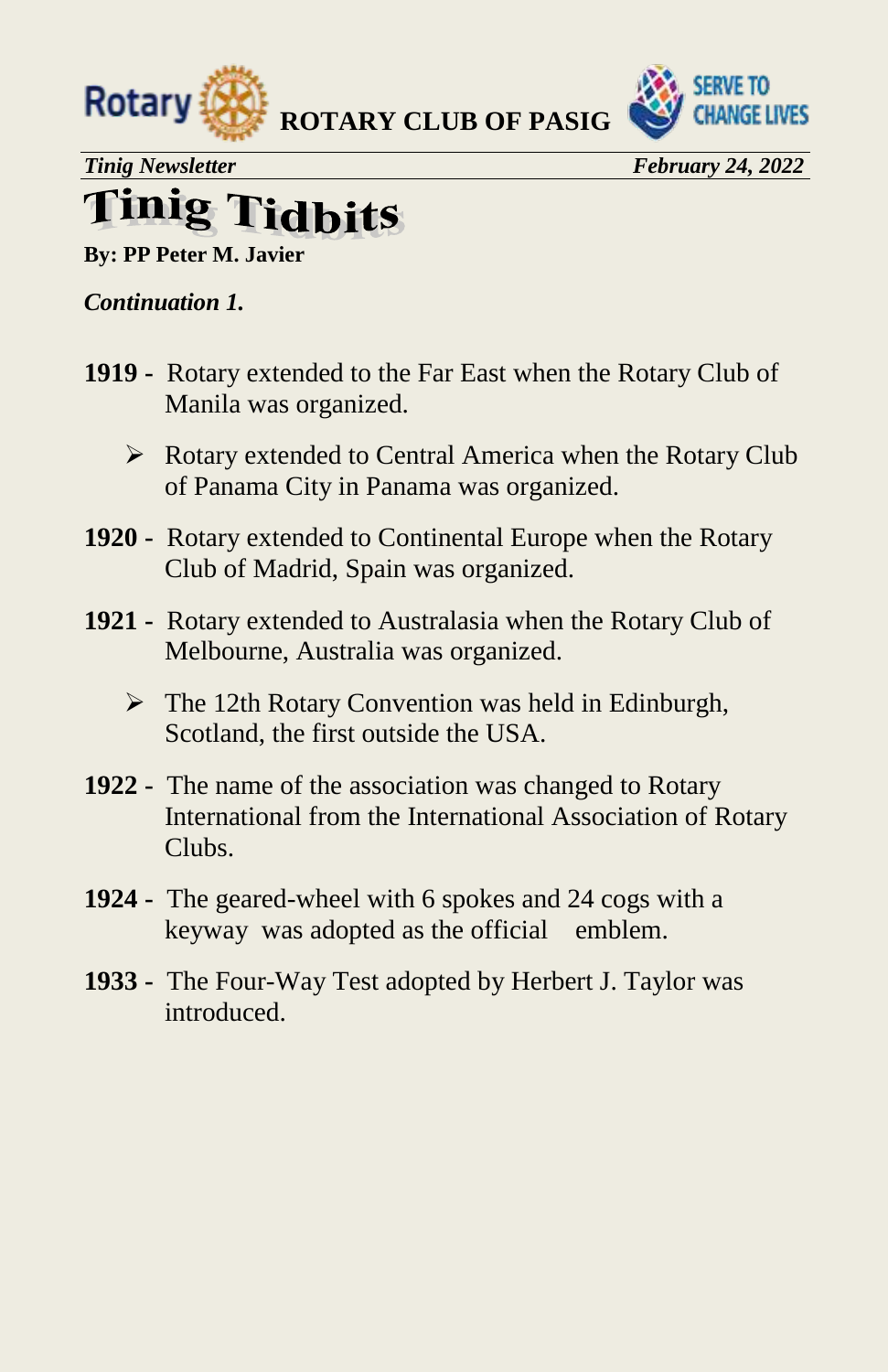





**Tinig Newsletter February 24, 2022** 

### Pangkat Members RY 2021 - 2022

- **1. Pres Garrick Ang Leader 1. PP Ogie Lim – L**
- 
- 
- 
- 5. PP Sonny Samson 5. PP Topax Colayco
- *6.* PP Rene Bocaya 6. PP Ner Laino
- 7. Rtn Philip Yoon 7. Rtn Flor De Pano
- 8. Rtn Manfred Guangko 8. Rtn Chonny Gimenez
- 9. Rtn. Philip Go 9. Rtn Edison Go
- 10. Rtn Marlo Guillano 10. Rtn Roman Romulo
- 
- 12. Rtn. Nilo Ocampo 12. Rtn Nico David
- 13. Rtn Dickson Berberabe 13. Rtn. Gerrard Estrada
- 14. Rtn Bernard Bobadilla 14. Rtn Ferdie Legaspi
- 
- 16. Rtn Mads Bengua 16. Rtn Bernard Dy

- **1. PN Bong Paloma Leader 1. Rtn Adolf Aran Leader**
- 2. Rtn. Tet Mallare- Co-L 2. Rtn Roy Quejada- Co L
- 3. PP Esto Lichauco 3. PP Celso Ylagan
- 
- 5. PP Conrad Cuesta 5. PP Nick Guzman
- 6. PP Hermie Orbe 6. PP Ferd Rivera
- 7. PP Jun Zafra 7. PP Vic Lim
- 8. Rtn. Sammy Lazo 8. PP Henry Uy
- 9. Rtn Nesty Carolina 9. Rtn Chito Bernardo
- 
- 11. Rtn Tony Diaz 11. Rtn Ben Baniel
- 
- 

#### *PANGKAT NO. 1 PANGKAT NO. 3*

- 
- *2.* Rtn Jake Oh- Co- L 2. Rtn Oyie Averilla Co L
- 3. PP Peter Javier 3. PRID Raffy Garcia III
- 4. PP Arjan Ramnani 4. PP Benny De Guzman
	-
	-
	-
	-
	-
	-
- 11. Rtn Carlo Doce 11. Rtn. Fr. Kell Ortega
	-
	-
	-
- 15. Rtn Jeff Sonora 15. Rtn. Rod Moreno
	-
	- 17. Rtn. Bart Ronquillo

#### *PANGKAT NO. 2 PANGKAT NO. 4*

- 
- 
- 
- 4. PP Rhett Ermita 4. PP Peter John Javier
	-
	-
	-
	-
	-
- 10. Rtn Noel Go 10. Rtn Alex Lacson
	-
- 12. Rtn Nicky Ty 12. Rtn. Roman Arugay
- 13. Rtn Vico Sotto 13. Rtn. Johansson De Guzman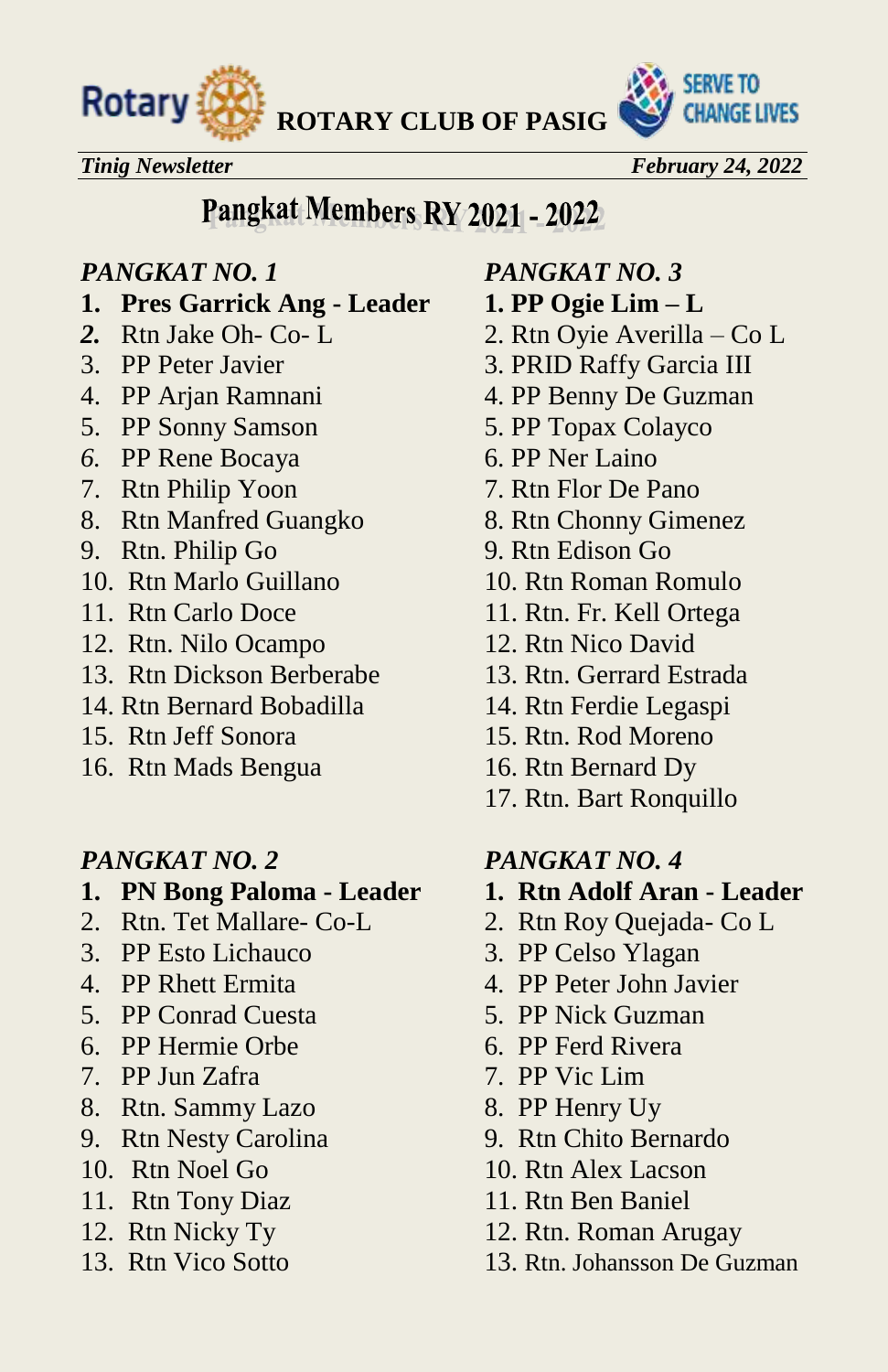



*Tinig Newsletter February 24, 2022* 

### Pangkat Members RY 2021 - 2022

#### *Continuation 1.*

- 
- 15. Rtn Roehl Fontanilla 15. Rtn Arnel Condicion
- 
- 

#### **1. Rtn Ping Tan- Leader 1. Rtn. Sonny Rivera - L**

- 2. Rtn Roland Vasquez Co L 2. Rtn. Ato Basco- Co L
- 
- 
- 5. PP Ramy Garcia IV 5. PP Vic Aquino
- 
- 
- 
- 9. Rtn. Fr. Vincent Amores 9. Rtn Ike Ona
- 10. Rtn Albert Mendiola 10. Rtn Dennis Albano
- 
- 
- 13. Rtn Vince Ermita 13. Rtn Jecko Santos
- 14. Rtn. Richard Berganos 14. Rtn Arnel Estaniel
- 
- 
- 
- 14. Rtn Jay Bautista 14. Rtn. Charles Reyes
	-
- 16. Rtn Gene Menor 16. Rtn Dekdek Paloma
- 17. Rtn. Rovic de Jesus 17. Rtn. Charlie Jaramillo

#### *PANGKAT NO. 5 PANGKAT NO. 6*

- 
- 
- 3. PP Peping Mabanta 3. PP Totoy Bartolome
- 4. PP Bert Albano 4. PP Tito Henson
	-
- 6. IPP RJ Ermita 6. PP Rel Gomez
- 7. PP Toti Buhain 7. PP Jess Acantilado
- 8. PP Ed Lucero 8. Rtn. Jojo Opinio
	-
	-
- 11. Rtn Cesar Lacuna 11. Rtn Bebert Lacuna
- 12. Rtn Pal Bolivar 12. Rtn Raj Cordova
	-
	-
- 15. Rtn Gary Ona 15. Rtn James Porter
- 16. Rtn Anson Tan 16. Rtn. Rebo Saguisag
- 17. Rtn. Roman Arugay 17. Henry John Claravall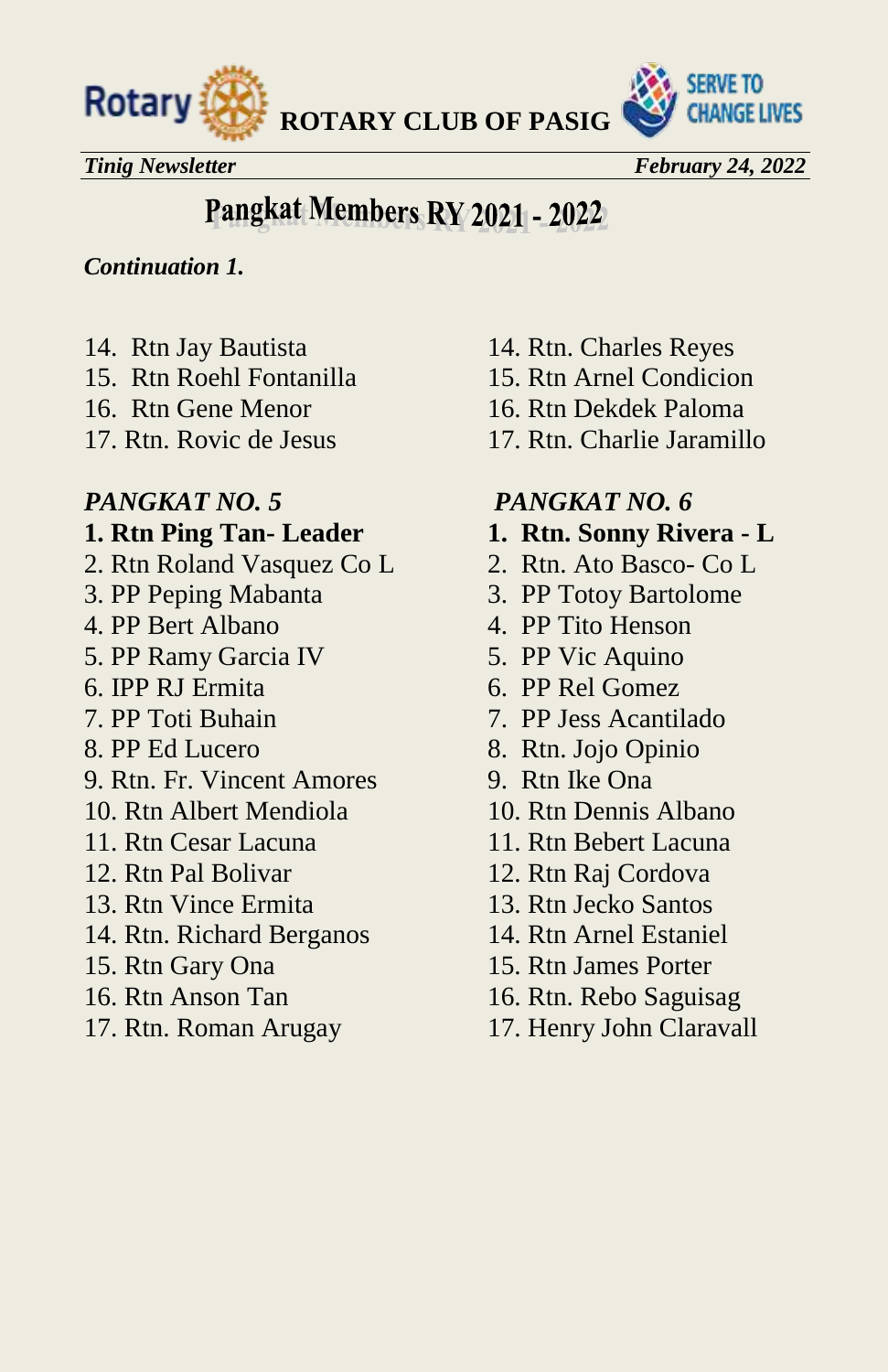



*Tinig Newsletter February 24, 2022* 

#### *DECLARATION OF ROTARIANS IN BUSINESS AND PROFESSIONS*

#### *As a Rotarian engaged in a business or profession, I am expected to:*

- 1. Consider my vocation to be another opportunity to serve;
- 2. Be faithful to the letter and to the spirit of the ethical codes of my vocation, to the laws of my country, and to the moral standards of my community;
- 3. Do all in my power to dignify my vocation and to promote the highest ethical standards in my chosen vocation;
- 4. Be fair to my employer, employees, associates, competitors, customers, the public and all those with whom I have a business or professional relationship;
- 5. Recognize the honor and respect due to all occupations which are useful to society;
- 6. Offer my vocational talents: to provide opportunities for young people, to work for the relief of the special needs of others, and to improve the quality of life in my community;
- 7. Adhere to honesty in my advertising and in all representations to the public concerning my business or professions;
- 8. Neither seek from nor grant to a fellow Rotarian a privilege or advantage not normally accorded others in a business or professional relationship.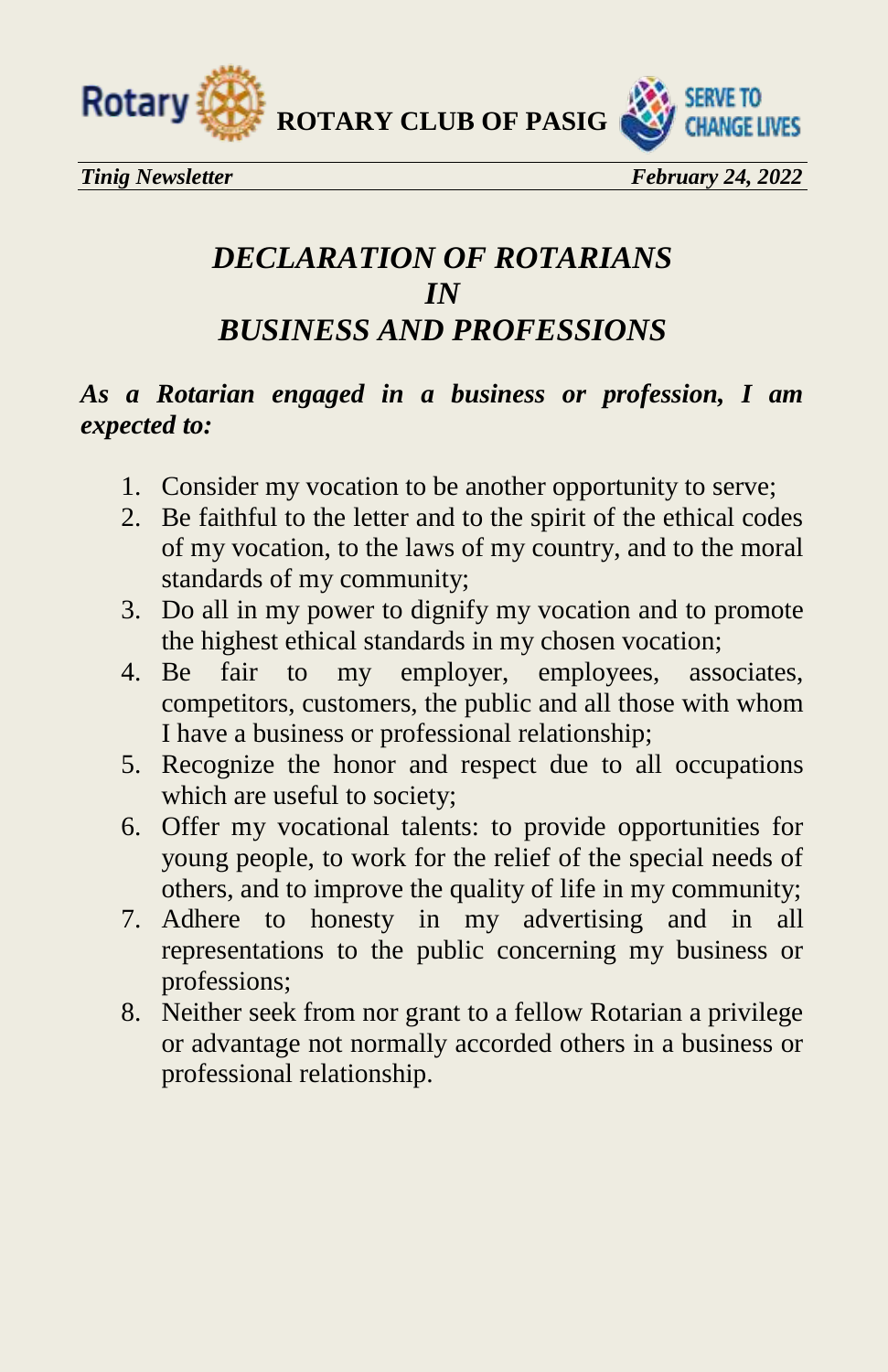



### *ROTARY CODE OF CONDUCT*

### *As a Rotarian, I will*

- 1. Exemplify the core value of integrity in all behaviors and activities
- 2. Use my vocational experience and talents to serve in Rotary
- 3. Conduct all of my personal, business, and professional affairs ethically, encouraging and fostering high ethical standards as an example to others
- 4. Be fair in all dealings with others and treat them with the respect due to them as fellow human beings
- 5. Promote recognition and respect for all occupations which are useful to society
- 6. Offer my vocational talents: to provide opportunities for young people, to work for the relief of the special needs of others, and to improve the quality of life in my community
- 7. Honor the trust that Rotary and fellow Rotarians provide and not do anything that will bring dis-favor or reflect adversely on Rotary or fellow Rotarians
- 8. Not seek from a fellow Rotarian a privilege or advantage not normally accorded others in a business or professional relationship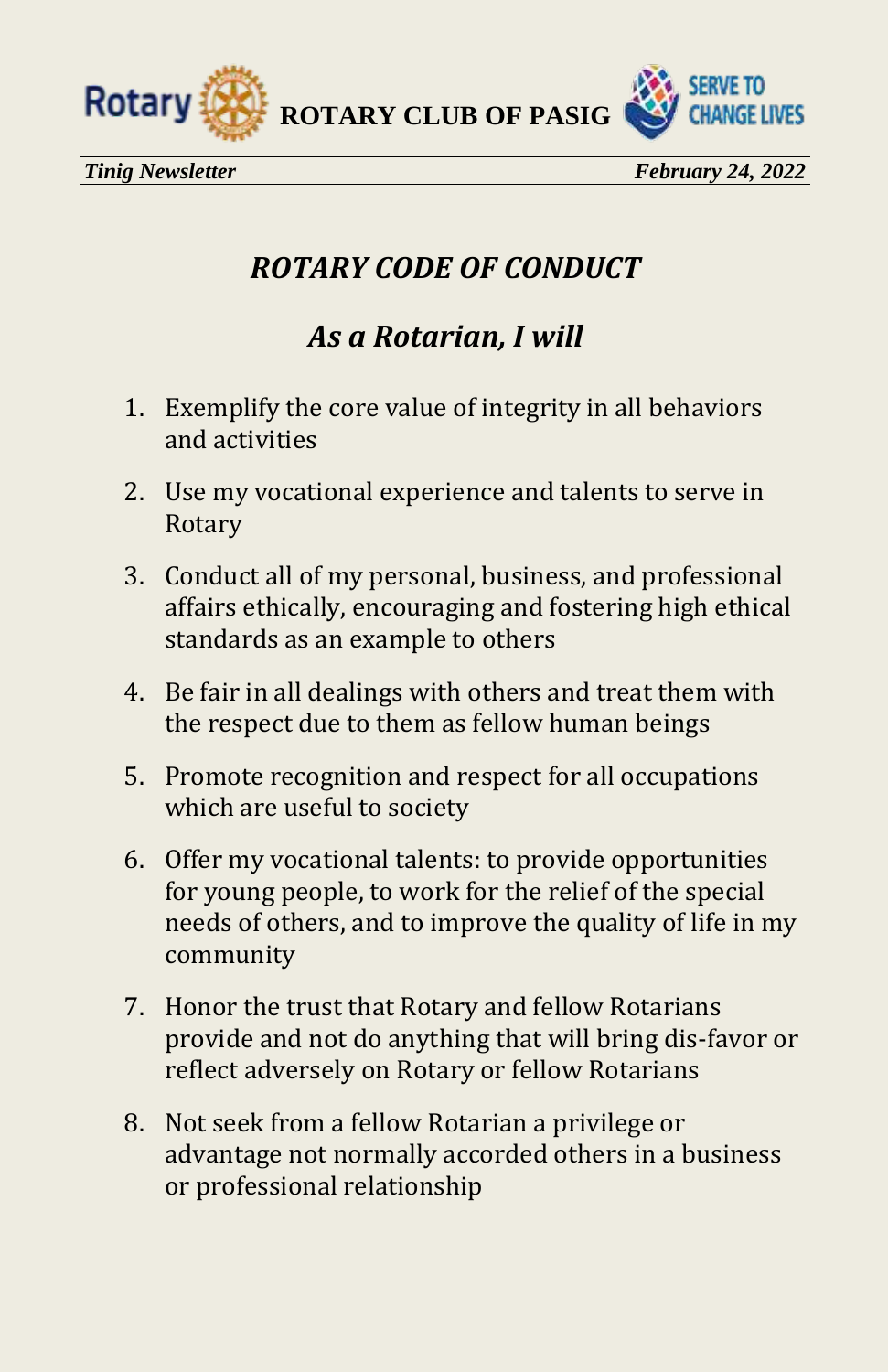



**Tinig Newsletter** February 24, 2022

## **Scholarships Pledges SY 2021-22**

#### **As of February 24, 2022**

| 1. | Anonymous                         | $10 - Pd$             | 32. PP Conrad Cuesta | 3 - Pd   |
|----|-----------------------------------|-----------------------|----------------------|----------|
| 2. | Anonymous                         | $8 - Pd$              | 33. Rtn. Edison Go   | $1 - Pd$ |
| 3. | PP Ed Lucero                      | $1 - Pd$              | 34. PP Topax Colayco | $1 - Pd$ |
| 4. | <b>PP</b> Peter Javier            | $\mathbf{1}$<br>$-Pd$ | 35. Rtn. Sammy Lazo  | $1 - Pd$ |
| 5. | PP Jess Acantilado                | $1 - Pd$              | 36. PP Jun Zafra     | $1 - Pd$ |
| 6. | Rtn. Bart Ronquillo               | $1 - Pd$              | 37. PP Ner Laino     | $5-$ Pd  |
| 7. | PE Bong Paloma                    | $1 - Pd$              | 38. Rel Gomez        | $1 - Pd$ |
| 8. | Pres. Garrick Ang                 | $1 - Pd$              | 39. PP Celso Ylagan  | $1 - Pd$ |
| 9. | PP Benny de Guzman 1 - Pd         |                       | 40. Vic Aquino       | $1 - Pd$ |
|    | 10. PP Tito Henson                | $1 - Pd$              |                      |          |
|    | 11. PP Vic Lim                    | $1 - Pd$              |                      |          |
|    | 12. PP Nick Guzman                | $\mathbf{1}$          |                      |          |
|    | 13. PP Ramy Garcia IV             | $\mathbf{1}$          |                      |          |
|    | 14. PP Peping Mabana              | $1 - Pd$              |                      |          |
|    | 15. PP Arjan Ramnani              | $1 - Pd$              |                      |          |
|    | 16. PP Ogie Lim                   | $1 - Pd$              |                      |          |
|    | 17. PP John Javier                | $1 - Pd$              |                      |          |
|    | 18. Rtn. Pal Bolivar              | 1 - Pd                |                      |          |
|    | 19. Rtn. Jake Oh                  | $1 - Pd$              |                      |          |
|    | 20. Rtn. Bernard Bobadilla 1 - Pd |                       |                      |          |
|    | 21. Rtn. Tony Diaz                | 1                     |                      |          |
|    | 22. Rtn. Flor de Pano             | 1 - Pd                |                      |          |
|    | 23. Rtn. Fr. Kell Ortega          | $1 - Pd$              |                      |          |
|    | 24. Rtn. Anson Tan                | $\mathbf{1}$          |                      |          |
|    | 25. Rtn. Alex Lacson              | $\mathbf{1}$          |                      |          |
|    | 26. Rtn. Mads Bengua              | $1 - Pd$              |                      |          |
|    | 27. PP Henry                      | $2 - Pd$              |                      |          |
|    | 28. Rtn. Tet Mallare              | $1 - Pd$              |                      |          |
|    | 29. PP Rhett Ermita               | $1 - Pd$              |                      |          |
|    | 30. Rtn Roehl Fontanilla          | $1 - Pd$              |                      |          |
|    | 31. Rtn Dennis Albano             | $1 - Pd$              |                      |          |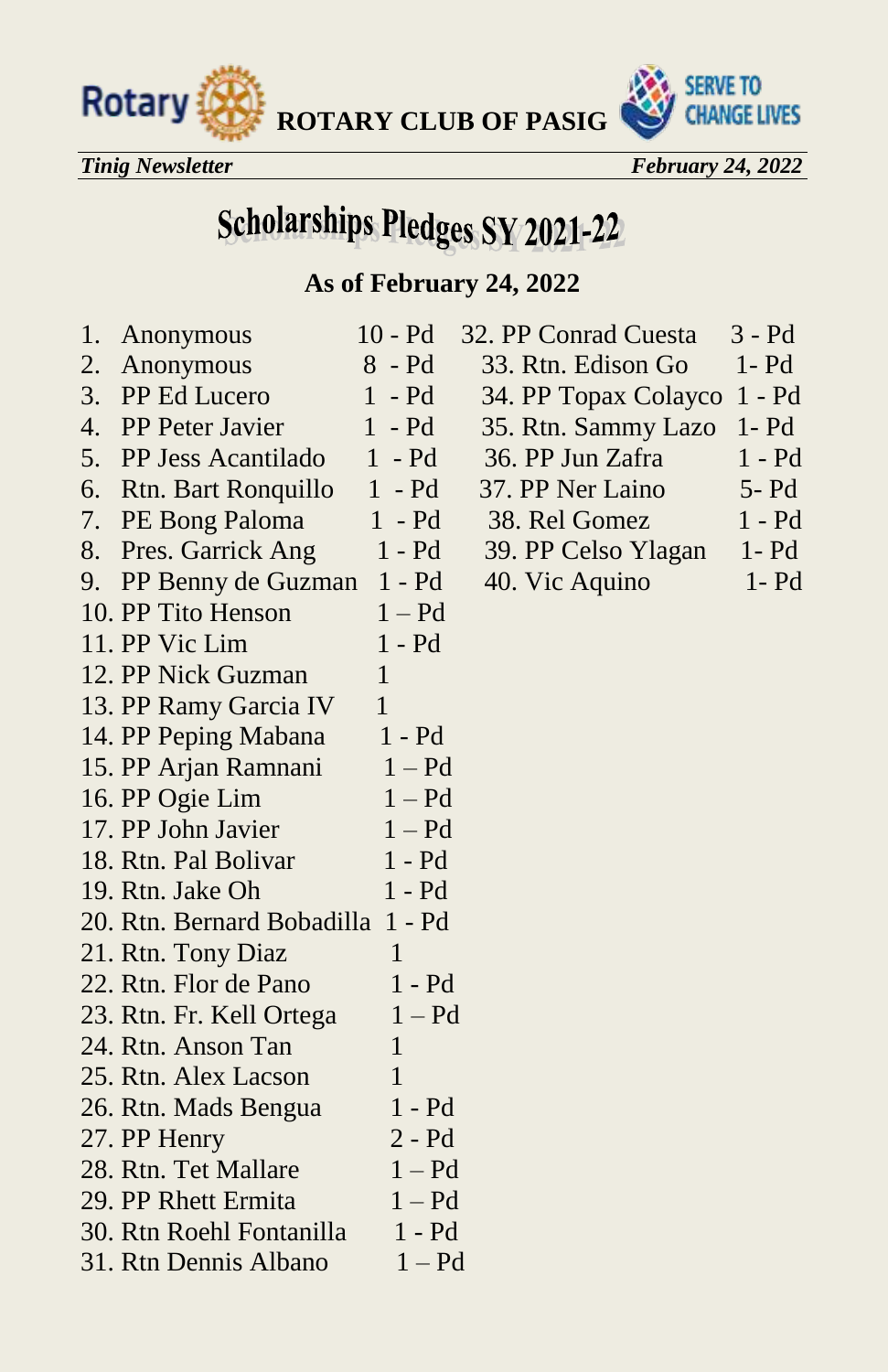



*Tinig Newsletter* February 24, 2022

### **Officers and Directors**

**ROTARY CLUB OF PASIG (RY 2021-2022)**

**President** Garrick "Garrick" L. Ang **Vice President/PE** Josefino "Bong" M. Paloma **Club Secretary** PP Peter John "John" U. Javier **Treasurer** PP Marcelo "Jun" C. Zafra, Jr.

**DIRECTOR:** 

**Club Administration** PP Rogelio "Ogie" S. P. Lim **Membership** Rtn. Adolfo "Adolf" de Jesus Aran **Public Relations** PP Renato "Rene" Bocaya **Service Community** Rtn. Francisco "Sonny" D.C. Rivera **The Rotary Foundation** Rtn. James Philip Roland V. Porter **Youth Service** PP Roy Eduardo "Ed" T. Lucero **Ex-Officio** IPP Renato Carlos "RJ" H. Ermita Jr

#### **Advisers:**

PP Conrad Cuesta PP Rel Gomez PP Ramy Garcia IV PP Jess Acantilado

**Senior Adviser**  HOF/PRID Raffy Garcia III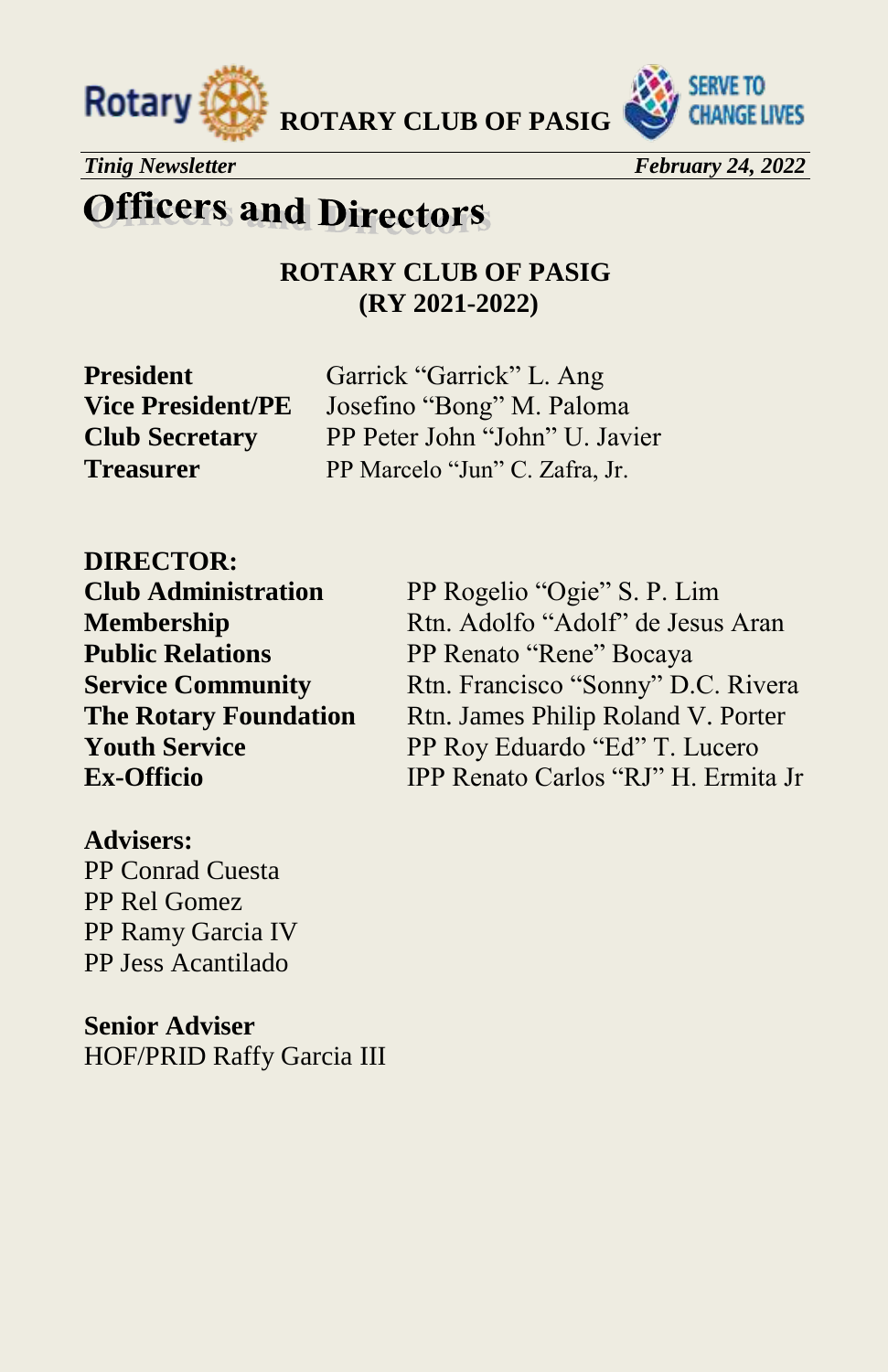



*Tinig Newsletter* February 24, 2022

## **From the Secretary's Desk**

*Sec. PP John Javier* 



#### **Attendance**

| % of Attendance $(02/17/21)$ 37.6% |  |
|------------------------------------|--|

#### **Birthday Celebrants for the Month of February 2022**

**Wedding Anniversaries for the Month of February 2022** 

**Guest and Visiting Rotarians** 

1. Stephen Russel Reith Valera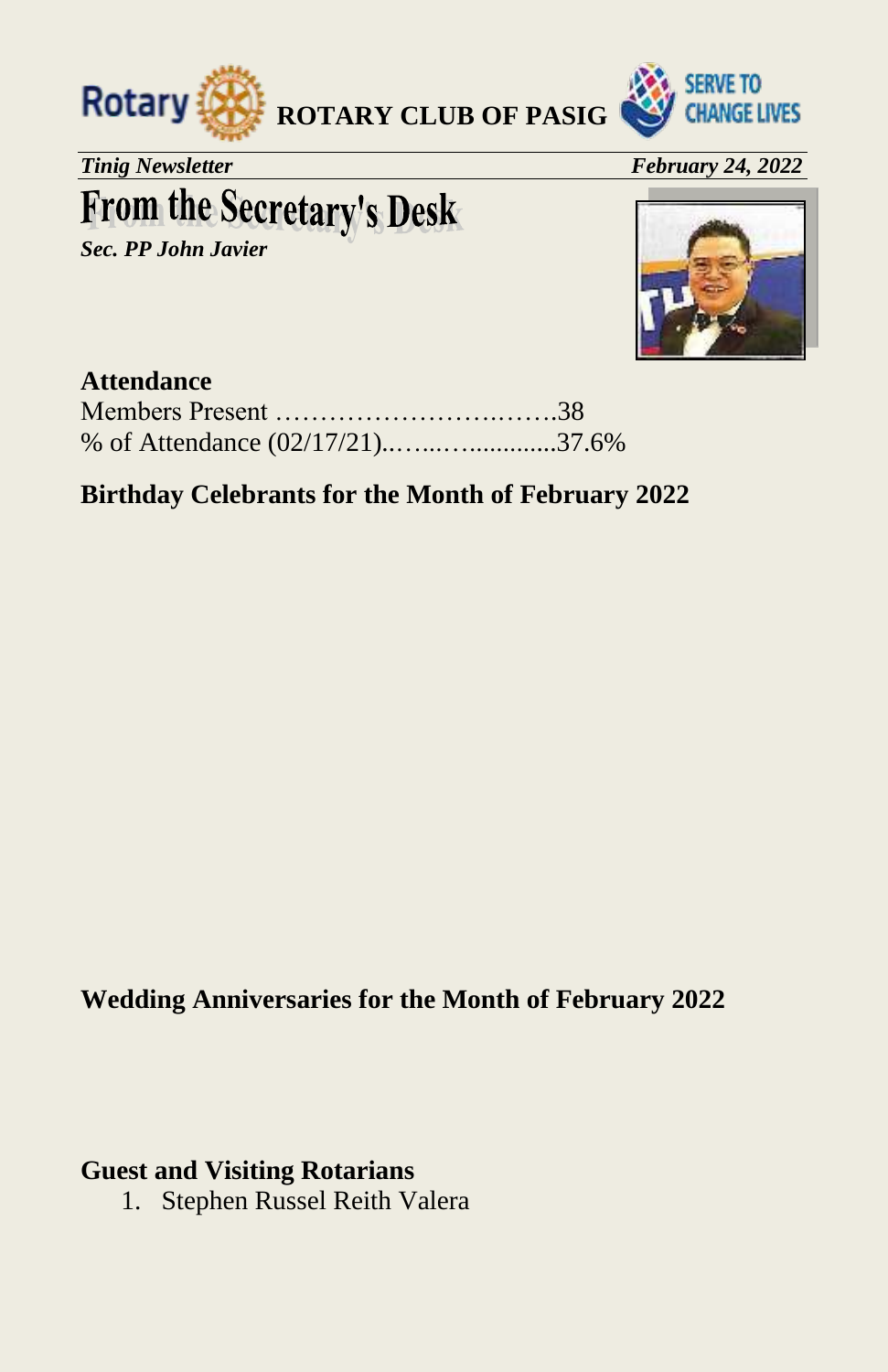



*Tinig Newsletter* February 24, 2022

### **Editorial Staff**

TINIG STAFF FEATURE WRITERS RY 2021-2022

**PETER JAVIER** From the President Secretary's Desk Editor in Chief ROEHL FONTANILLA | BENJAMIN P. JUN C. ZAFRA, JR.

OGIE LIM Rotary Notes Club Bulletin Admin.

GARRICK ANG JOHN JAVIER

DE GUZMAN Walking the Avenues

PETER M. JAVIER RTN. FR. KELL ORTEGA Tinig Tidbits Invocation

**Website:** [www.rcpasig.org](http://www.rcpasig.org/) **Email :** [rcpasig@hotmail.com](mailto:rcpasig@hotmail.com) 

| <b>Secretariat Office:</b> | <b>Ylagan Law Office</b>                     |
|----------------------------|----------------------------------------------|
|                            | Unit 809, City & Land Mega Plaza             |
|                            | ADB Avenue Corner Garnet Road                |
|                            | Ortigas Center, Pasig City Tel. No. 635-2234 |
| <b>Edgar Manalang:</b>     | 0927-9414528; rcpasig@hotmail.com            |

### **MAKE-UP SLIP**

**This serves as proof of your attendance** 

#### **Name of Visiting Rotarian**

#### **Name of Rotary Club**

**RC – Pasig Club Secretary: \_\_\_\_\_\_\_\_\_\_\_\_\_\_\_\_\_\_\_\_\_ Date: \_\_\_\_\_\_**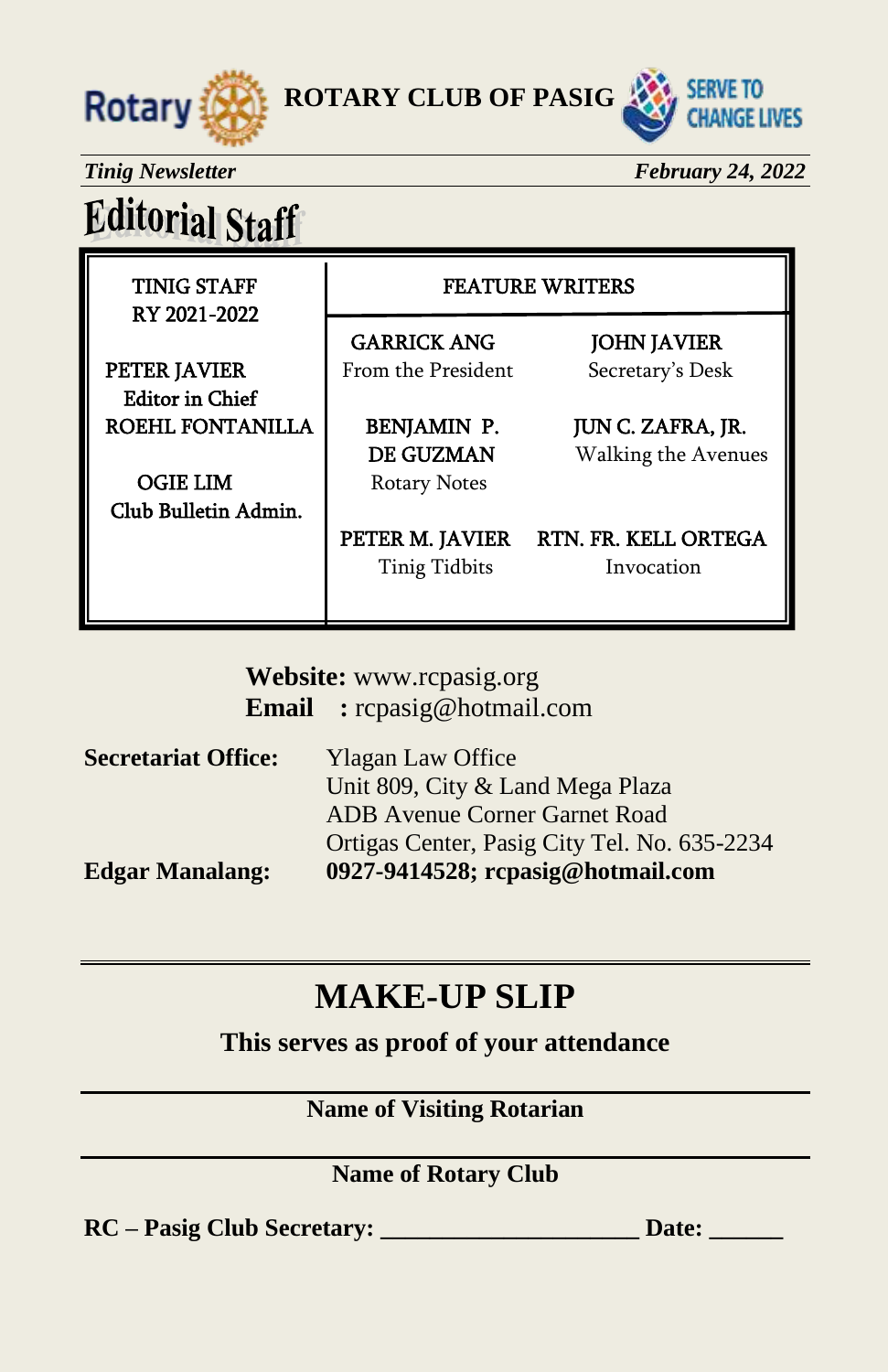



*Tinig Newsletter* February 24, 2022

### **Glimpses of Our Last Meeting**



LCP Garrick calls meeting to order. PE Bong is emcee.



Rtn Gary leads invocation. Rtn Tet recites The Four-Way Test.



Jasmine Fitzgerald is Pangkat 2's guest singer who enthralls Rtn Jake, PP John and Rtn Roehl.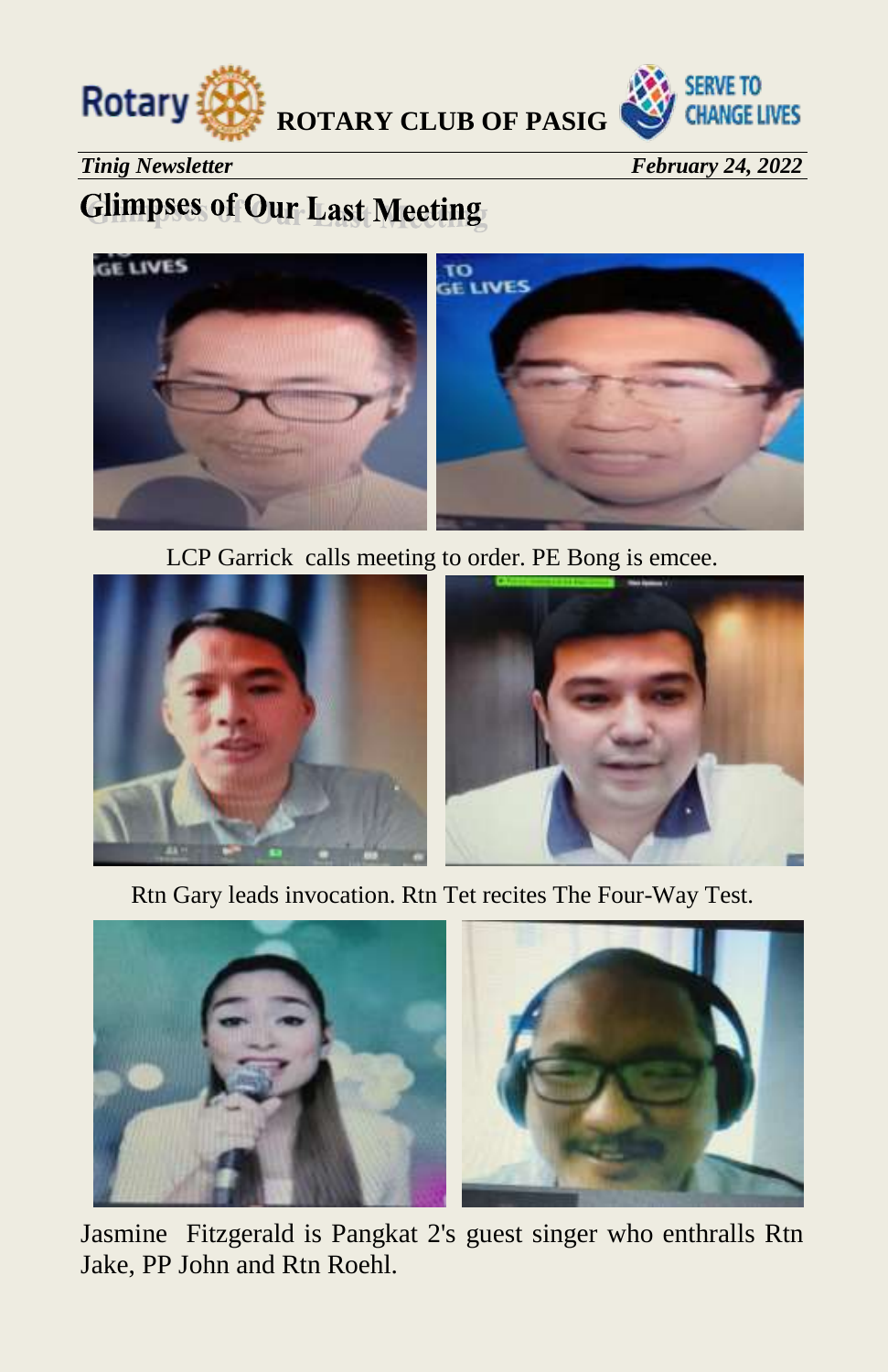



*Tinig Newsletter* February 24, 2022

### **Glimpses of Our Last Meeting**



PP Jun is finemaster. It's the president's time.



Rtn Nicky introduces DOJ's Usec Adrian Sugay who talks on DOJ's role in the peace process.